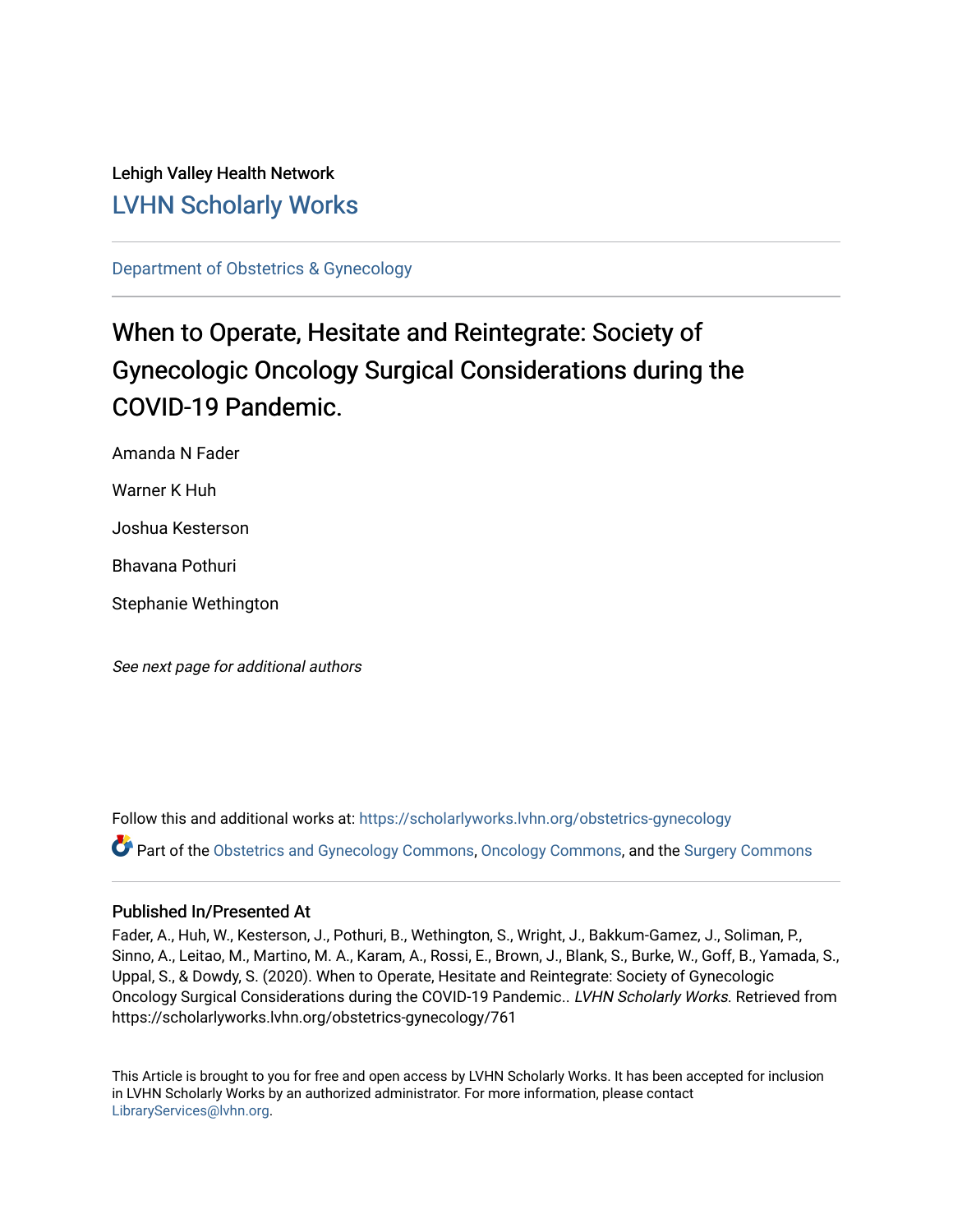# Authors

Amanda N Fader, Warner K Huh, Joshua Kesterson, Bhavana Pothuri, Stephanie Wethington, Jason D Wright, Jamie N Bakkum-Gamez, Pamela T Soliman, Abdulrahman K Sinno, Mario Leitao, Martin A. Martino MD, Amer Karam, Emma Rossi, Jubilee Brown, Stephanie Blank, William Burke, Barbara Goff, S Diane Yamada, Shitanshu Uppal, and Sean C Dowdy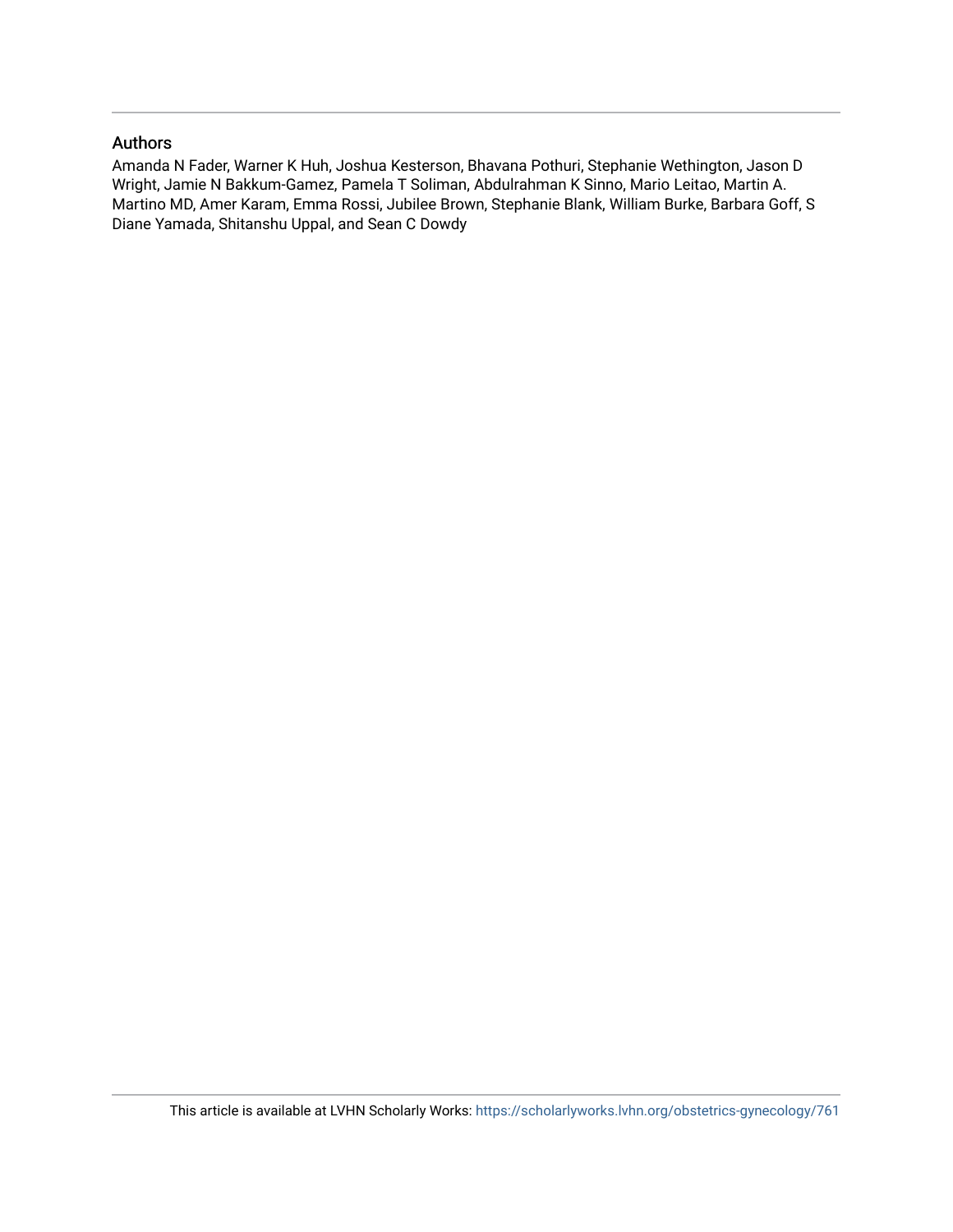Amanda N. Fader, Warner K. Huh, [...], and Sean C. Dowdy

### Abstract

The COVID-19 pandemic has challenged our ability to provide timely surgical care for our patients. In response, the U.S. Surgeon General, the American College of Srugeons, and other surgical professional societies recommended postponing elective surgical procedures and proceeding cautiously with cancer procedures that may require significant hospital resources and expose vulnerable patients to the virus. These challenges have particularly distressing for women with a gynecologic cancer diagnosis and their providers. Currently, circumstances vary greatly by region and by hospital, depending on COVID-19 prevalence, case mix, hospital type, and available resources. Therefore, COVID-19-related modifications to surgical practice guidelines must be individualized. Special consideration is necessary to evaluate the appropriateness of procedural interventions, recognizing the significant resources and personnel they require. Additionally, the pandemic may occur in waves, with patient demand for surgery ebbing and flowing accordingly. Hospitals, cancer centers and providers must prepare themselves to meet this demand. The purpose of this white paper is to highlight all phases of gynecologic cancer surgical care during the COVID-19 pandemic and to illustrate when it is best to operate, to hestitate, and reintegrate surgery. Triage and prioritization of surgical cases, preoperative COVID-19 testing, peri-operative safety principles, and preparations for the post-COVID-19 peak and surgical reintegration are reviewed.

# 1. The impact of SARS-CoV-2 and COVID-19

The coronavirus disease 2019 (COVID-19) pandemic is caused by the severe acute respiratory syndrome coronavirus 2 (SARS-CoV-2), a small RNA virus [[1\]](#page-9-0). The World Health Organization (WHO) reports that the novel virus has become ubiquitous, is highly contagious, and is most commonly transmitted through close person-to-person contact and respiratory droplets/aerosolization [[2](#page-9-1)]. Although COVID-19 related infection is most commonly asymptomatic or results in only mild disease, approximately 20% develop severe disease requiring hospitalization, with one quarter of the hospitalized cohort requiring prolonged intensive care unit admission and mechanical ventilation [\[\[3\],](#page-9-2) [\[4\]](#page-9-3), [\[5\]](#page-9-4), [\[6\],](#page-9-5) [\[7\]](#page-9-6)]. The true fatality rate of SARS-CoV-2 infection is not yet known, but is postulated to be 10 times higher than that of influenza.

# 2. Surgical triage and the impact on gynecologic cancer care

In mid-March 2020, recommendations were released by the American College of Surgeons (ACS), the U.S. Surgeon General, and several medical and surgical professional societies to postpone elective surgical interventions [\[\[8\],](#page-9-7) [\[9\],](#page-9-8) [\[10\]](#page-9-9), [\[11\]](#page-9-10), [\[12\]](#page-9-11), [\[13\],](#page-9-12) [\[14\]\]](#page-10-0). These recommendations were based on the desire to protect patients and providers from COVID-19-related complications and preserve hospital resources for the increasing demand of COVID-19 patients. Ultimately, the pandemic has challenged our ability to provide timely care for patients, including women with gynecologic cancer [[3\]](#page-9-2). Those with gynecologic malignancies often require surgical interventions along their cancer care continuum, which has been particularly disrupted during this time  $[[4], [5], [6], [7]]$  $[[4], [5], [6], [7]]$  $[[4], [5], [6], [7]]$  $[[4], [5], [6], [7]]$  $[[4], [5], [6], [7]]$  $[[4], [5], [6], [7]]$  $[[4], [5], [6], [7]]$  $[[4], [5], [6], [7]]$ . The triage of cancer cases has raised ethical dilemmas for gynecologic oncologists and their teams. In this manuscript, we highlight when it is best to operate, when to hesitate–or halt–select surgical procedures, and when it is safe to reintegrate surgery. Triaging and prioritizing surgical cases, preoperative COVID-19 testing, peri-operative safety principles, and strategies for the post-COVID-19 peak and surgical re-integration are reviewed.

# 3. Surgical prioritization

Equitable and accurate classification of surgical case urgency is critical during periods of resource constraint in order to preserve the availability of specialized staff, infrastructure and supplies. In addition, hospitals are an important vector for disease spread during a pandemic, and utilization must therefore be strategic to ensure patient and staff safety [[6](#page-9-5)]. While definitions will vary by institution, a diagnosis of cancer may not represent an urgent/emergent surgical indication. The ACS and CMS have categorized most gynecologic cancer cases as semi-urgent [\[8](#page-9-7)[,9](#page-9-8)]; however, the ACS further opines that if cancer cases are significantly delayed, this could result in significant patient harm. Clinicians with access to surgery should counsel patients about the risks of surgical delay versus in-hospital or community-acquired COVID-19 exposure in the perioperative setting. Furthermore, patients should be informed that surgical prioritization is determined based on 1) local/projected resources, 2) disease prevalence, 3) patient and tumor characteristics, and 4) expected outcomes from delays. Individual state mandates may actively prohibit elective and semi-urgent surgery during a pandemic, which can be contentious; consultation with institution legal representatives may be helpful in this setting.

Detailed surgical prioritization algorithms, such as the Medically-Necessary, Times-Sensitive (MeNTS) scoring system, consider patient comorbidities and disease characteristics as well as additional factors based on available PPE, local COVID-19 prevalence, and the patient's need for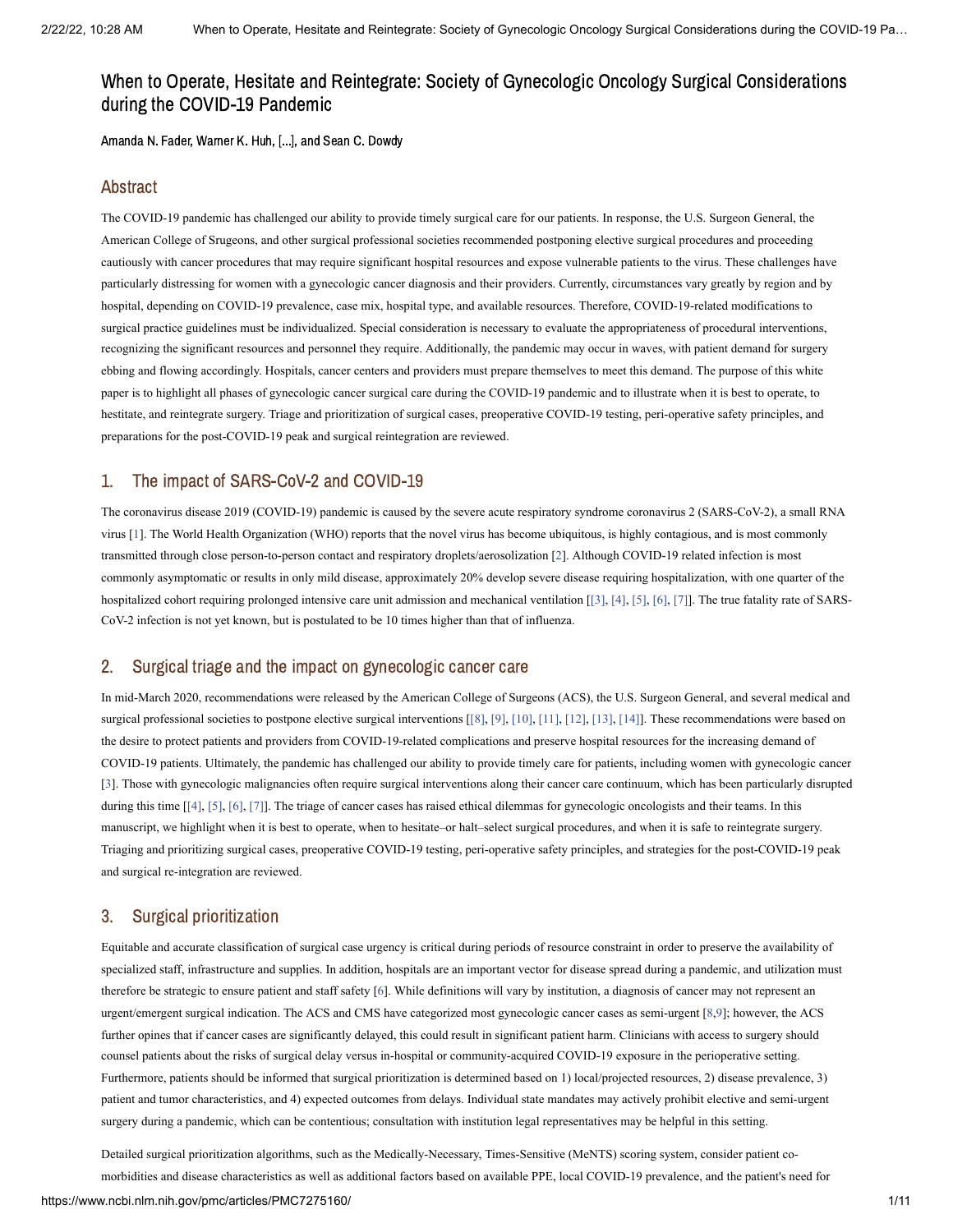blood products, length of hospital stay, and intensive care unit support [[15\]](#page-10-1). The Elective Surgery Acuity Scale (ESAS) categorizes procedures into tiers based on medical necessity and urgency, procedure location (e.g., ambulatory care center, hospital), and the regional burden of COVID-19 to formulate a course of action [[10](#page-9-9)]. Whereas there is little controversy regarding the urgent/emergent and elective case categories, subtleties exist in the semi-urgent category. Most cancer-related procedures, including those for gynecologic cancers, are given a high priority, Tier 3 designation (second only to emergent cases and trauma). Gynecologic oncologists have special expertise in the multi-modality management of gynecologic malignancies and are uniquely qualified to identify cases that can be managed non-surgically, those for which a delay will not impact outcome, and those procedures that are truly urgent. Published literature regarding outcomes associated with gynecologic cancer surgical delays are retrospective, underpowered population-based or single institution analyses with inconsistent and inconclusive results [\[11,](#page-9-10)[12\]](#page-9-11). However, available data demonstrate that a surgical delay of a few weeks is unlikely to impact overall outcomes for most women with newly-diagnosed gynecologic cancer. This, of course, will vary depending on the cancer stage, subtype, and interval between onset symptoms that and initial evaluation.

Recently, the Society of Gynecologic Oncology developed guidelines to assist surgeons in triaging cancer cases during the COVID-19 pandemic [\[13](#page-9-12)]. Detailed recommendations are shown in [Table](https://www.ncbi.nlm.nih.gov/pmc/articles/PMC7275160/table/t0005/?report=objectonly) 1 . Surgical treatment of aggressive cancers with a propensity for early metastases and symptom progression, especially those that can be managed in a minimally invasive/short stay manner, should be given the highest priority, along with potentially curative procedures for apparent early-stage cancers [[13](#page-9-12)]. Additionally, women with advanced-stage ovarian and uterine malignancies requiring interval cytoreductive surgery after neoadjuvant chemotherapy should be prioritized when possible; however, in heavily restricted surgical environments or regions with a high COVID-19 prevalence, primary and interval cytoreductive procedures should be postponed in lieu of chemotherapy to prevent viral exposure in immune-compromised patients and to conserve hospital resources and PPE. The ASCCP (American Society for Colposcopy and Cervical Pathology) has offered guidance on the management of preinvasive disease, stating that surgery for high grade dysplasia may be delayed up to three months and that cases performed for lower grade disease may be delayed for 6–12 months [\[14](#page-10-0)]. In contrast, individuals with suspected invasive disease should be evaluated within one month.

|                  |                                                   | SGO guidelines for classification of urgency in gynecologic surge |
|------------------|---------------------------------------------------|-------------------------------------------------------------------|
| Emergent'ergent  | Semi-urgent                                       | New art                                                           |
| Immediate        | 1-4 weeks                                         | $+4-12$                                                           |
| <b>Егономие:</b> | procedure Procedure performed in order to         | Progres                                                           |
|                  |                                                   |                                                                   |
| performed        | without preserve the patient's life or prevent    | <b>SYRING</b>                                                     |
|                  | delay to preserve life or expected progression of | widthin                                                           |

#### [Table](https://www.ncbi.nlm.nih.gov/pmc/articles/PMC7275160/table/t0005/?report=objectonly) 1

SGO guidelines for classification of urgency in gynecologic surgery.

# 4. Mitigating factors: protecting the surgical patient with social distancing, hand hygiene and personal protective equipment

To mitigate community spread of the COVID-19 virus, the Centers for Disease Control (CDC) supports social distancing, stay-at-home orders, frequent hand hygiene, and restrictions on non-essential business [\[16\]](#page-10-2). While social distancing (both within and outside of healthcare settings) is critical to lessen the impact of COVID-19, this measure has created barriers for patients which span the full spectrum of medical care. This includes access to routine cancer screening, laboratory testing, imaging and ambulatory consultations. As many centers have developed policies to limit visitors accompanying patients to the hospital, this also impacts the patient experience in critical moments. For instance, a patient may undergo a major surgical procedure or receive difficult news from a masked provider without a loved one or care giver present for support and help with decision making. Utilization of virtual technologies may help mitigate these barriers.

In addition, a patient with gynecologic cancer who requires surgery should enhance social distancing measures to decrease the risk of asymptomatic infection at the time of surgery. Options include consistent use of a face mask outside the home, and limitation/elimination of visitors for at least two weeks prior to the procedure and two to four weeks postoperatively given the immunosuppressive nature of surgery. Face masks may provide source control (protecting others from the mask wearer's respiratory secretions) and protection (shielding the wearer from others' secretions), but not all masks fulfill both roles [[\[16\],](#page-10-2) [\[17\]](#page-10-3), [\[18\],](#page-10-4) [\[19\],](#page-10-5) [\[20\]](#page-10-6)]. [Table](https://www.ncbi.nlm.nih.gov/pmc/articles/PMC7275160/table/t0010/?report=objectonly) 2 describes the qualitative differences and applications of several mask types.

| Mask type<br><b>Features</b>      |              |
|-----------------------------------|--------------|
|                                   |              |
|                                   |              |
| Cloth face mask<br>Source control |              |
| Reachle                           | <b>Agent</b> |

[Table](https://www.ncbi.nlm.nih.gov/pmc/articles/PMC7275160/table/t0010/?report=objectonly) 2

Face mask features and applications.

The CDC additionally recommends that health care workers wear a face mask at all times in the workplace in addition to meticulous hand hygiene and interpersonal distancing of more than six feet [\[18](#page-10-4)]. Eye protection is also critical to providers caring for patients in the ambulatory and inpatient settings. N95 respirators/eye protection or Powered Air-Purifying Respirators (PAPRs) are also recommended in the care of suspected or known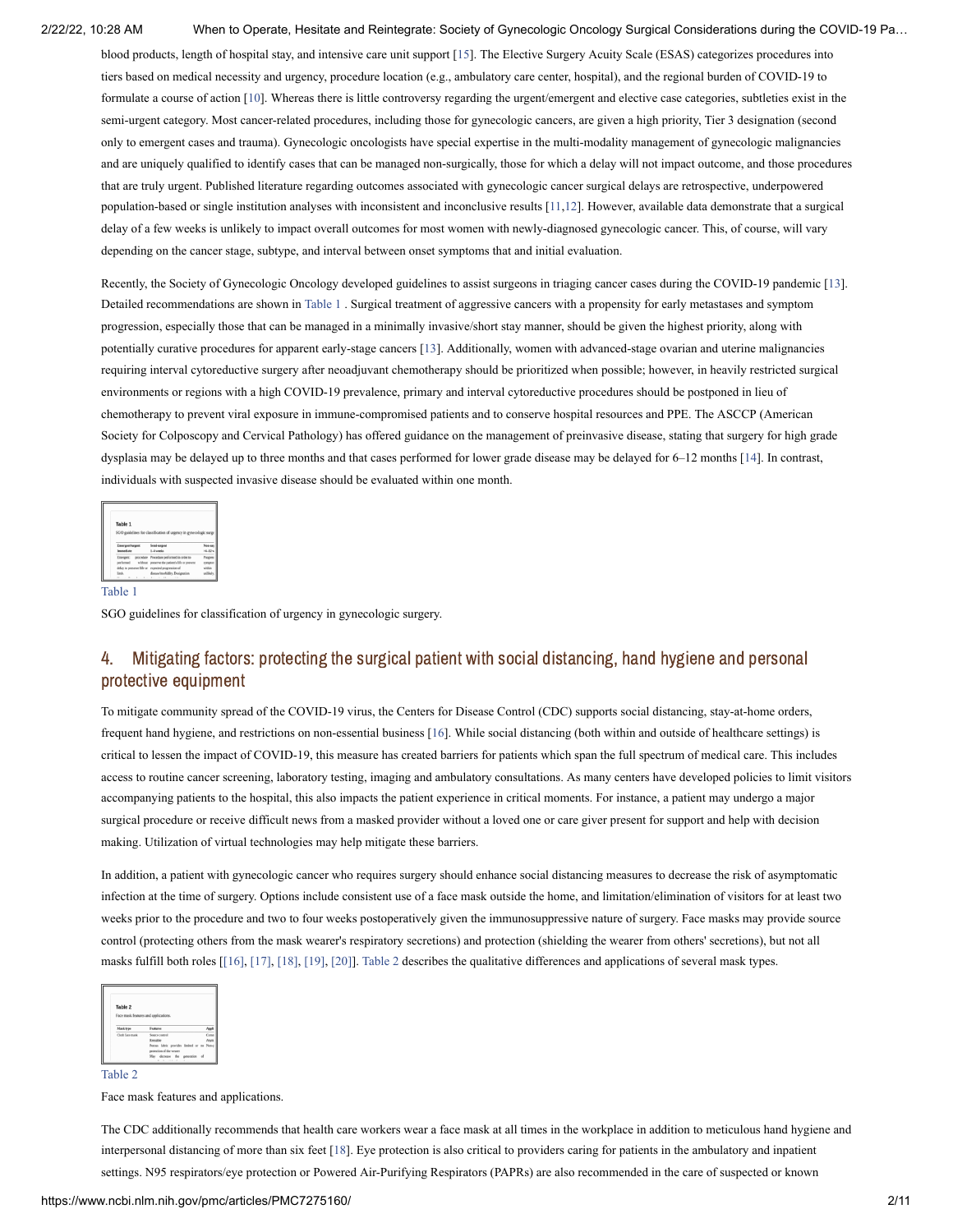COVID-19-positive patients. N95 respirators are designed to achieve a close facial fit and efficient filtration of at least 95% of airborne particles 0.3 μm and greater [[\[19\]](#page-10-5), [\[20\]](#page-10-6), [\[21\],](#page-10-7) [\[22\],](#page-10-8) [\[23\],](#page-10-9) [\[24\]\]](#page-10-10). For those who fail fit testing, the CDC has issued caution regarding the use of Powered Air-Purifying Respirators (PAPRs) in the operating room because the exhalation valve may contaminate the sterile surgical field with the wearer's exhaled, unfiltered air [[24](#page-10-10)]. If N95 stock is limited, other options include respirator re-use, reprocessing or extended use. When extended use is necessary, providers should be aware of the potential for decreased efficacy over time and the risk of self-inoculation during respirator handling.

# 5. Preoperative COVID-19 screening, imaging and testing

Access to timely and reliable testing for the presence of active virus has been a major challenge during this pandemic due to limited testing capacity, reagents, and supplies. The CDC, commercial entities, and many medical institutions have rapidly developed PCR-based tests for nasopharyngeal or oropharyngeal secretions [[\[25\]](#page-10-11), [\[26\]](#page-10-12), [\[27\],](#page-10-13) [\[28\]](#page-10-14), [\[29\]](#page-10-15), [\[30\]\]](#page-10-16). Clinical screening for COVID-19 consists of queries regarding the presence of viral symptoms or potential contact with high risk individuals, including those in quarantine with active COVID-19 or a CDC-defined close contact (3)t. All patients should be clinically screened at multiple points (i.e., pre-visit phone screen, immediately prior to surgery, at entry into the institution, etc.) and any positive screen should be further evaluated.

Diagnostic testing involves identification of SARS-CoV-2 specific genes (nucleocapsid or envelope) using RT-PCR, with most results expected within 12–48 h. Real-time RT-PCR allows for results to be visualized while the PCR reaction is still cycling, reducing assay time to <3 h. Under the FDA's Emergency Use Authorization, commercial entities such as Cepheid (Sunnyvale, CA) and Abbott (Abbott Park, IL) developed rapid testing platforms that can provide a result in as little as 10–45 min [\[26](#page-10-12)]. However, poor availability of reagents has limited testing capacity.

Theoretically, RT-PCR assays for SARS-CoV-2 should be highly sensitive in detecting the presence of viral RNA. However, the limit of detection differs among the various respiratory tract sources [\[25](#page-10-11)]. A recent literature review and pooled analysis of previously published studies on RT-PCR performance from nasopharyngeal specimens by time since symptom onset or SARS-CoV-2 exposure demonstrated that the false negative rate ranged from 20 to 100% depending on test time point [\[31](#page-10-17)]. Care must be taken in interpreting RT-PCR tests for SARS-CoV-2 infection, particularly early in the course of infection, when using these results as a basis for removing precautions intended to prevent onward transmission. SARS-C0V-2 RT-PCR tests appear to be 100% specific [\[29](#page-10-15),[30](#page-10-16)].

Routine preoperative COVID testing is recommended due to the high prevalence of asymptomatic cases. Recognizing that morbidity and mortality from postoperative COVID-19 pneumonia is a concern [[8,](#page-9-7)[9,](#page-9-8)[32\]](#page-10-18), surgery should be delayed in patients with a positive test until asymptomatic for >14 days, with some centers also recommending subsequent documentation of negative RT-PCR testing before proceeding to the operating room. A single negative test cannot reliably exclude COVID-19 and N95 masks should be worn, when available, during aerosol generating procedures. [Table](https://www.ncbi.nlm.nih.gov/pmc/articles/PMC7275160/table/t0015/?report=objectonly) 3 demonstrates preoperative testing strategies at six U.S. academic institutions. If a patient declines preoperative SARS-CoV-2 testing, she should be informed that this may result in delay of surgery unless truly emergent. In emergent or urgent surgical settings, surgery should be performed presuming the patient is positive if testing results are unavailable.

| Table 3<br>Preoperative COVID-19 testing guidelines among six academic c |                                                                                                              |
|--------------------------------------------------------------------------|--------------------------------------------------------------------------------------------------------------|
|                                                                          |                                                                                                              |
| Institution                                                              | <b>Emergent/urgent cases</b>                                                                                 |
| Alahama, MSKCC                                                           | Mayo Clinic, University of NP sample collected and in-house RT-PCR ter<br>manage as though COVID-19 positive |
| University of Washington                                                 | Rapid NP RT-PCR test; manage as<br>positive if test not back before surgery                                  |

#### [Table](https://www.ncbi.nlm.nih.gov/pmc/articles/PMC7275160/table/t0015/?report=objectonly) 3

Preoperative COVID-19 testing guidelines among six academic centers (as of May 30, 2020).

Published reports from China during the viral outbreak examined the role of screening computed tomography (CT). One study demonstrated that 19% of COVID-19 pneumonias occurred in asymptomatic patients [[\[33\]](#page-10-19), [\[34\],](#page-10-20) [\[35\]\]](#page-10-21), suggesting that preoperative chest CT may be valuable as an additional preoperative test, especially in those at highest risks. However, generalizability of these results is limited by methodologic flaws [[36\]](#page-10-22). In settings where RT-PCR testing is not available, and in areas of high prevalence, chest CT may be the only option for preoperative testing. At this time, the CDC recommends using chest CT only if it will change management. The American College of Radiology recommends that it not be performed as a screening tests for COVID-19 and rather be reserved for diagnostic purposes among symptomatic patients [\[37\]](#page-11-0). As preoperative SARS-CoV-2 testing improves, CT imaging may become less relevant for COVID-19 screening purposes.

# 6. Intraoperative safety considerations for the gynecologic oncologist during the COVID-19 pandemic

# 6.1. Safety protocols during procedural intubation and extubation

From an infection transmission standpoint, the most hazardous aspect of surgery in a COVID-19 positive/unknown patient is endotracheal intubation and extubation [[38\]](#page-11-1). Aerosol-generating procedures (AGPs) are described as "…procedures performed on patients [that] are more likely to generate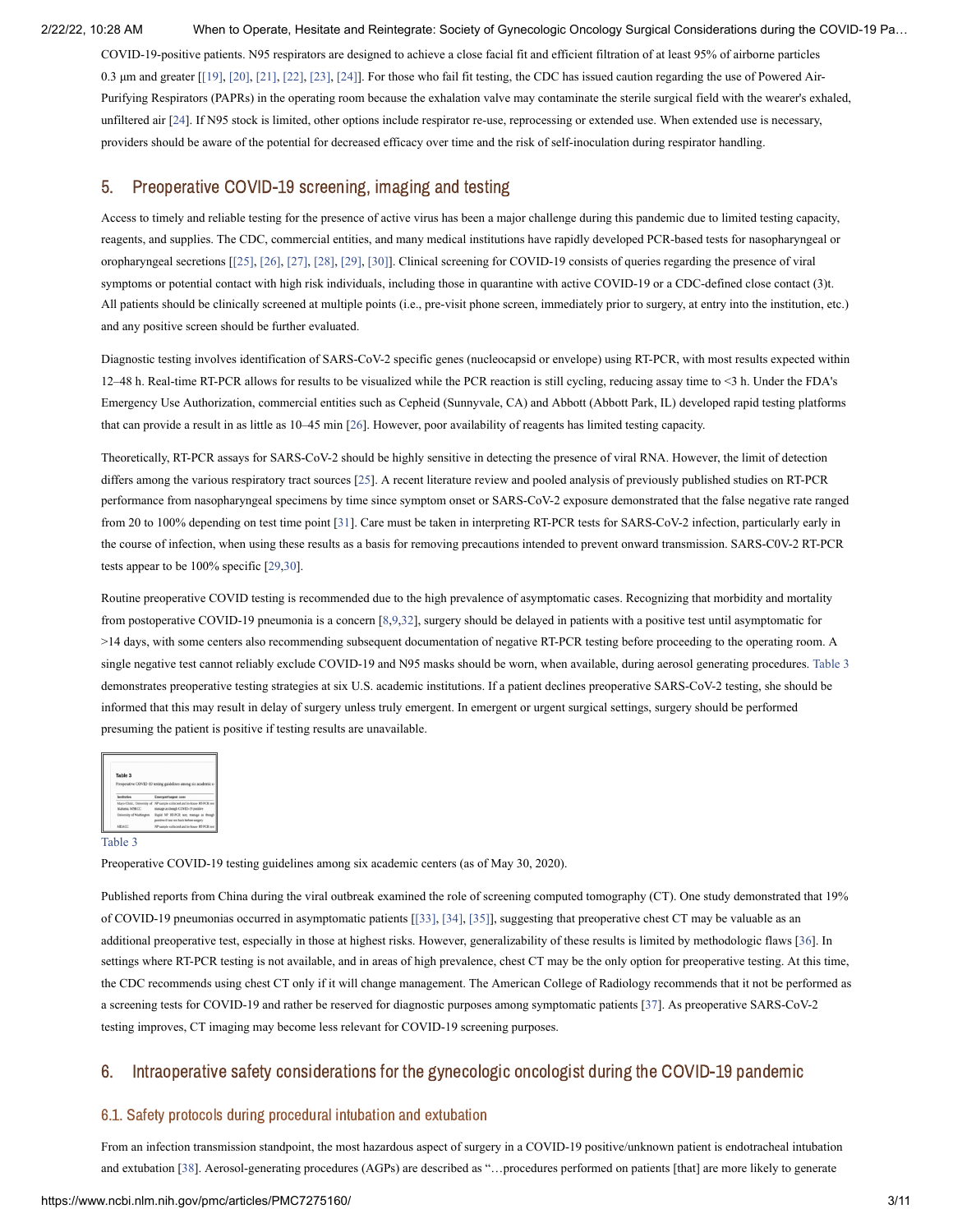higher concentrations of infectious respiratory aerosols than coughing, sneezing, talking, or breathing" [[38,](#page-11-1)[39\]](#page-11-2). Enhanced safety measures appear to reduce the risk of exposure. The essential theme of AGP safety protocols is "Safe – Accurate – Swift" management in order to minimize potential aerosolization of respiratory droplet particles [[40\]](#page-11-3). The following recommendations allow for timely and safe intubation/extubation process for all operating room personnel [[41\]](#page-11-4):

- Only necessary personnel (i.e., anesthesia providers) should be in the operating room (OR) during the intubation/extubation process. Other 1. surgical team members may relocate outside of the OR, and timing of re-entry is based upon the type of PPE they are wearing and the air exchange rate of the room [\[42](#page-11-12)]. If an OR has a typical 15 air changes per hour, 99% of the airborne pathogens will be removed from the room within 18 min, at which point staff can safely re-enter wearing a surgical mask and eye protection. Alternatively, surgeon and OR staff may wear a N95 respirator with a face shield or goggles if they are unable to relocate outside of OR and will remain near an unmasked patient [\[\[20\],](#page-10-6) [\[21\]](#page-10-7), [\[22\]](#page-10-8), [\[23\]](#page-10-9), [\[24\]\]](#page-10-10).
- 2. Rapid sequence intubation and video laryngoscopy reduce the risk of aerosolization and promote accuracy and increased distance between the person performing intubation and the patient.
- All surgeons should wear the usual cap, gowns, footwear protection and double gloves. N95 masks (when available) and eye protection are 3.recommended for AGPs; surgical mask with eye protection can be used for non-AGPs [[43\]](#page-11-5).

### 6.2. Operating room safety and laparoscopy

Surgical smoke produced by the thermal destruction of tissue with electrosurgical devices or lasers may harbor aerosolized toxic or carcinogenic chemicals, live or dead cellular material, and potential bacterial and viral particles [[\[43\],](#page-11-5) [\[44\],](#page-11-6) [\[45\],](#page-11-7) [\[46\]](#page-11-8), [\[47\]](#page-11-9), [\[48\]\]](#page-11-10). The Society of American Gastrointestinal and Endoscopic Surgeons (SAGES) developed a statement cautioning the potential for aerosolization of SARS-CoV-2 during minimally invasive surgery (MIS) [\[46](#page-11-8)]. The concern was derived from prior research demonstrating that laparoscopy can lead to aerosolization of blood borne viral RNA particles. Preliminary research has identified very small quantities of COVID-19 viral RNA in the blood stream or stool of COVID-19 positive patients: however, to date, there has been no scientific evidence to suggest that 1) viral RNA particles are infectious, or 2) that viral respiratory pathogens spread to OR personnel via abdominal exposure [[47,](#page-11-9)[48\]](#page-11-10). In fact, a Joint Statement of six U.S. gynecologic professional societies lead by the AAGL (and with the Society of Gynecologic Oncology as a co-signatory), states that "there is no available evidence from the COVID-19 pandemic, or from prior global influenza epidemics, to suggest that respiratory viruses are transmitted through an abdominal route from patients to health care providers in the OR" [\[49](#page-11-11)].

Open surgery should not be considered safer than MIS [\[43](#page-11-5)]. In fact, filtration of aerosolized particles may be more effectively controlled in MIS procedures provided that the pneumoperitoneum is not released suddenly [[47,](#page-11-9)[48\]](#page-11-10). For these reasons, SAGES later issued an updated announcement, stating that "there is no evidence to indicate that there is aerosolization of COVID-19 during laparoscopy, nor that it would be isolated to minimally invasive procedures" [[45\]](#page-11-7).

While viral aerosolization and transmission of COVID-19 during abdominal surgery remains theoretical, several techniques may mitigate risk [\[48,](#page-11-10)[49](#page-11-11)]. In open surgery, the National Institute for Occupational Safety and Health (NIOSH) recommends using a smoke evacuator with an inline high efficiency particulate air (HEPA) or Ultra-low Particulate Air (ULPA) filter for trapping particulates as well as additional filters remove and inactivate the gases and vapors. HEPA filters have a minimum 99.97% efficiency for removing particles 0.3 μm in diameter and larger. ULPA filters can remove a minimum of 99.99% of airborne particles with a minimum particle size of 0.05 μm [\[47](#page-11-9)]. The smoke evacuator nozzle should be kept within 2 in. of the surgical site to capture airborne contaminants. Tubing filters and absorbers are considered a possible biohazard and should be disposed properly.

Additional approaches include lowering the power setting on electrocautery and ultrasonic devices and minimizing desiccation times to reduce smoke plume. During MIS, CO2 insufflation pressures should also be minimized and smoke evacuation with ultrafiltration employed, with avoidance of passive smoke evacuators [\[44](#page-11-6)]. Once placed, laparoscopic and robotic ports should fit tightly and should not be "vented" to avoid sudden release of the pneumoperitoneum. The pneumoperitoneum may be evacuated using the ultrafiltration system before tissue extraction, trocar removal and closure of operative sites. If a desufflation feature is not available, the insufflation port should be closed and the pneumoperitoneum should be evacuated using a separate ultrafiltration system. Port closure devices should be avoided and the fascia closed after desufflation.

#### 6.3. Operating on the COVID-19 positive patient

Patient and staff safety must remain the priority when emergent surgery is required for COVID-19 positive patients. Hospital leadership at each institution should consider assigning a small cohort of specialty-specific expert surgeons to participate in COVD-19 surgery care. This allows for development of surgeon experience and familiarity with executing COVID-19 positive surgical protocols. While all healthcare workers face increased risks of COVID-19 infection, there are practitioners for whom the risk for severe disease and death is highest and who should avoid participating in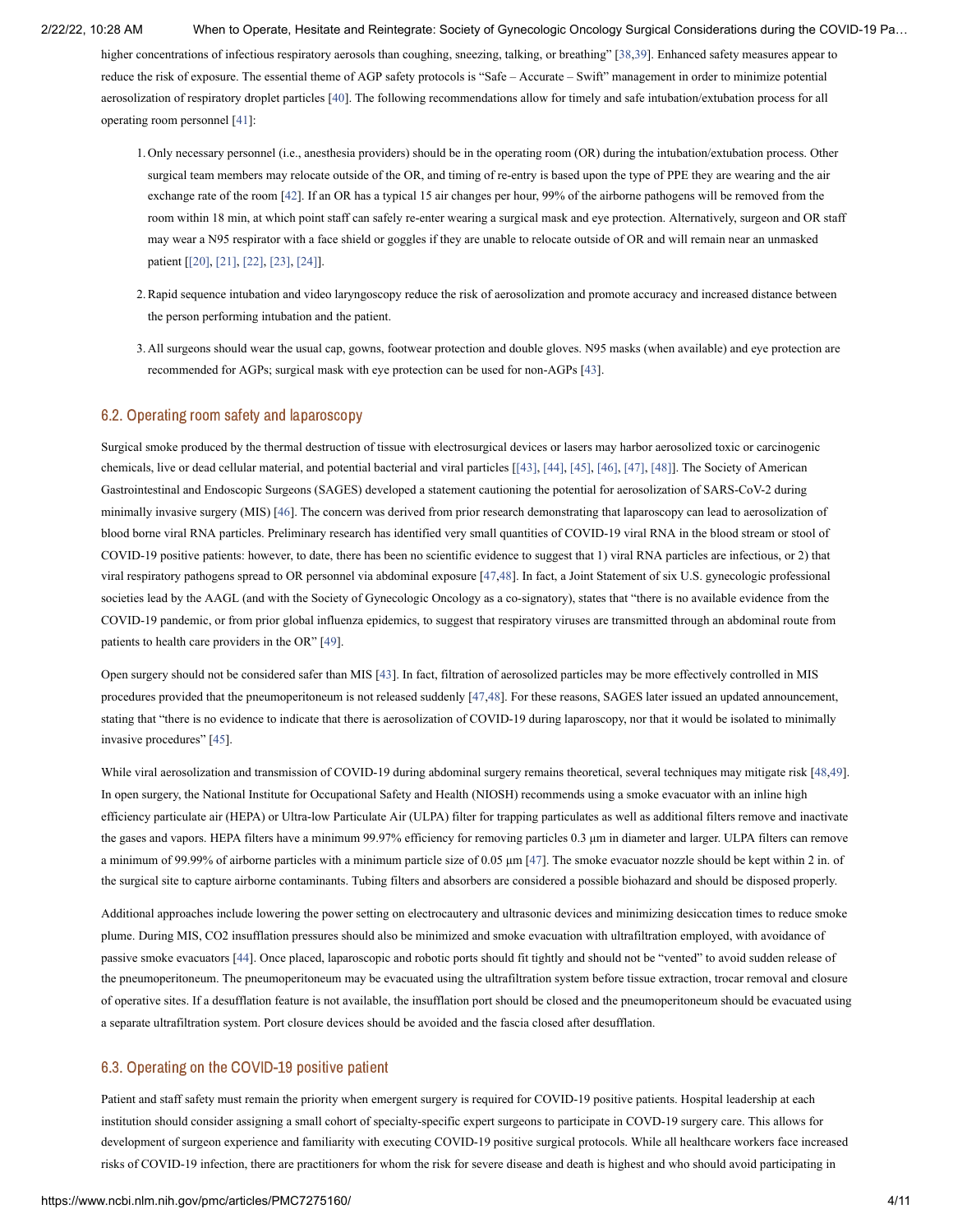the surgical care of COVID-19 positive patients, if possible. The CDC has identified these individuals as >65 years of age or those with chronic lung disease or moderate/severe asthma, serious cardiac conditions, immunosuppressive disease or therapy, cancer, diabetes mellitus, chronic kidney or liver disease, and severely obese individuals  $(BMI > 40 \text{ kg/m}^2)$  [[3\]](#page-9-2). Thus far, pregnancy has not been associated with an increased risk for severe illness or death from COVID-19, although some practices have chosen to limit pregnant provider's exposure to COVID-19 patients. However, neither the CDC nor ACOG recommend that pregnant or breastfeeding providers be excluded from the clinical workforce [[3](#page-9-2),[10\]](#page-9-9).

As part of a preparedness plan, centers may conduct COVID-19 positive patient surgical simulations and operating room "walk throughs" for all relevant health care providers and personnel. Given social distancing guidelines, virtual simulations should be considered. The American College of Surgeons provides guidelines regarding logistics and PPE considerations when operating on a COVID-19 positive patient [[44](#page-11-6)]. Additional logistical considerations developed at The Johns Hopkins Hospital are shown in [Table](https://www.ncbi.nlm.nih.gov/pmc/articles/PMC7275160/table/t0020/?report=objectonly) 4 .

| Table 4    |                                                                                                                                                           |
|------------|-----------------------------------------------------------------------------------------------------------------------------------------------------------|
|            | Logistical considerations when operating on a COVID-19 positive                                                                                           |
| electrons. | · In-transit surgical patients proceeding from the emergency room or an inpa<br>covered to reduce airborne transmission and carefully transported, with 0 |
|            | · A preselected route should be identified without stopping in an anesthetic<br>the CONSTR deficient annualist season                                     |

[Table](https://www.ncbi.nlm.nih.gov/pmc/articles/PMC7275160/table/t0020/?report=objectonly) 4

Logistical considerations when operating on a COVID-19 positive surgical patient.<sup>a</sup>

#### 6.4. Perioperative care and inpatient virtual rounding/telemedicine

In the perioperative setting, optimization of best practices and targeted modification of care processes are options to minimize exposure risks and resource utilization [\[50](#page-11-13)]. For example, video visits (pre- and post-operative) and limiting unnecessary preoperative testing decrease potential patient exposure to COVID-19. Utilization of absorbable skin sutures rather than staples will reduce early post-operative visits, and vaginal cuff checks may be delayed in asymptomatic patients. Additionally, implementation of enhanced recovery and same day discharge pathways can minimize length of hospital stay, as can preoperative assessment of social determinants of health to avoid discharge delays due factors such as inadequate habitation or transportation. Measures should also be taken to reduce the risk of delirium, which may be exacerbated given restrictions on inpatient visitors and companions. Strategies to reduce post-operative complications and readmissions should be enhanced, not abandoned during this time, and include surgical site infection bundles [[50](#page-11-13)], venous thromboembolic prevention protocols, and restrictive blood transfusion protocols.

The COVID-19 pandemic provides an opportunity to explore novel care models within institutional, state and regulatory billing and licensing guidelines, such as inpatient virtual rounds [[51](#page-11-14)]. Previous experience is limited in scope, but virtual platforms have been used to conduct multidisciplinary radiology rounds, and in patient care settings, to include family members in treatment planning, with no change in patient satisfaction compared to face-to-face rounding [[\[51\]](#page-11-14), [\[52\],](#page-11-15) [\[53\]\]](#page-11-16). In addition, with the onset of the COVID-19 pandemic, CMS has modified billing restrictions and permitted synchronous audio-video connection for consults and inpatient rounding [[53\]](#page-11-16). Virtual technologies facilitate conservation of PPE, reduce the potential for patient and provider exposure, and allow ongoing clinical education for house staff and midlevel providers.

In one example of virtual rounding developed at The Johns Hopkins Hospital, a single health care provider dressed in appropriate PPE conducts bedside rounds with the patient, and projects this clinical interaction to the remainder of the team at offsite locations using a Health Insurance Portability and Accountability Act compliant, institution-approved audio-visual platform (i.e., an iPad) mounted on a stand. During each inpatient interaction, the in-person provider introduces the patient to all team members present on the audio-visual platform, confirms patient consent and conducts the bedside visit. In order to maintain remote team member engagement and education, each member is assigned different tasks, such as writing the progress note, entering orders, updating the service sign out list, providing constructive feedback to the in-person provider regarding the clinical interaction and identifying case-based learning points for team discussion. The process requires accurate documentation of the attending attestation regarding the visit method and her/his role in the patient interaction (with billing determined ideally based on clinical decision making and time spent with the patient). Notably, it is acceptable for the attending to bill for the encounter even if present virtually as long as CMS guidelines are followed and an institution-approved, synchronous two-way video platform is utilized. The use of virtual visits for inpatient consults may be performed with a similar platform/approach.

# 7. The future: a crisis state and how to reintegrate gynecologic cancer surgery in a post-COVID-19 world

Now that much of the U.S. and several countries worldwide have reached the peak or plateau of COVID-19 infections, it is time to begin the challenge of more fully reintegrating surgery and cancer care. Several future scenarios are predicted by epidemiologists, which differ according to how often and how severely SARS-CoV-2 afflicts the population [[54\]](#page-11-17). It is postulated that the current pandemic may only represent the first of several waves of SARS-CoV-2 infection, and that resurgent outbreaks may occur in late 2020 or early 2021.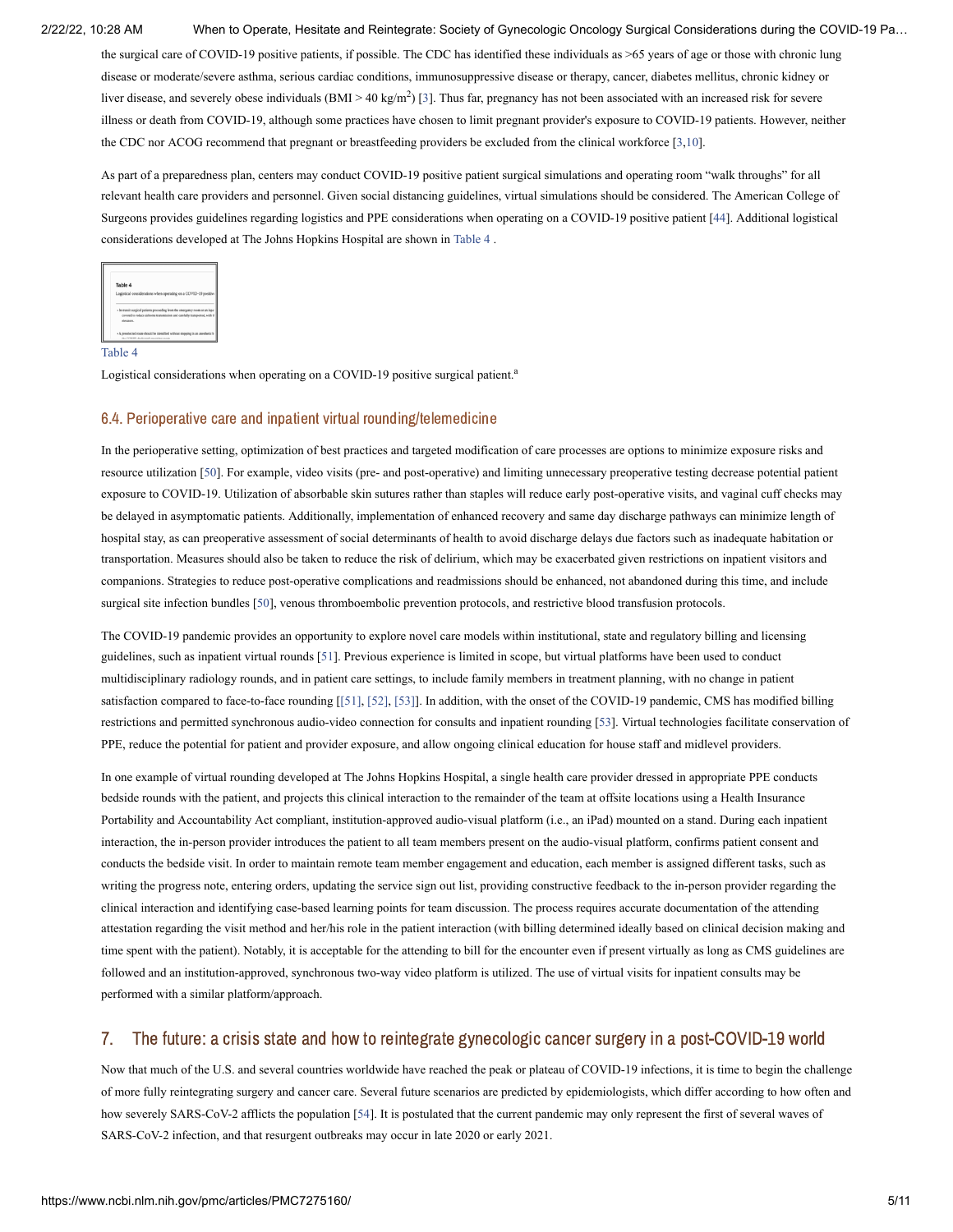# 7.1. COVID-19: modeling and the long game

Many hospitals have used COVID-19 prediction models in order to estimate the future burden of disease in their catchment area. This information is critical to determine if clinical volume (i.e., surgery, outpatient visits) should be scaled back or allowed to recover to pre-pandemic levels. Predictions from these models are heavily influenced by a variety of assumptions and have the greatest accuracy over a 2–3-week period. Most models utilize a SEIR epidemiology approach based on individuals in a population who are susceptible, exposed, infected, and recovered [[55,](#page-11-18)[56\]](#page-11-19). The population analyzed differs between models, with some focusing on rates at the state level, others at the county level, and many institutions have created their own models focusing on their referral region. Companies such as Google and Apple are using cell phone location data to track compliance with social distancing over time, and provide near real-time predictive value in these models. Other important considerations for assessing the status of disease include the availability of testing, the proportion of the population with a positive test, and the associated mortality rate. Modeling is also increasingly used to estimate PPE burn rates, the availability of critical pharmaceutical supplies, total available beds, ICU beds, and ventilators.

Despite the current uncertainties, we know that 1) health care systems cannot remain in a crisis state in perpetuity, either infrastructurally or financially, 2) we need to be prepared to endure COVID-19 over a longer time frame, even though it is challenging to think about long-term health care system strategies at this time, and 3) a sound path forward will most likely involve developing a series of shorter term contingency plans that hospital administrators/physicians develop in conjunction with epidemiologists, public health and government officials, payors, and industry partners. Recognizing that novel therapies and vaccines for COVID-19 are unlikely to be developed in 2020, we must come to terms with the fact that gynecologic oncology surgical practice may be forever changed and that safely navigating COVID-19 will be a reality for some time to come.

While many medical specialty societies have issued guidance in how to triage cases for delay during this pandemic, there is scant guidance on how to start resuming surgical practice [[57\]](#page-12-0). For health care systems, this decision will be dictated in large part by state governors, health departments and/or institutional policies, based on regional COVID-19 prevalence/burden on health care systems. Declining COVID-19 infection rates and lower rates of COVID-19 hospitalization over a 14-day period of time are important criterion to begin non-urgent cases. The availability of abundant PPE supplies, blood products, operating rooms, intensive care unit beds, and adequate staff will also impact when and how delayed cases will resume. Physician and institutional readiness to resume elective and semi-urgent surgeries will also vary by geographic location. The virus will continue to have a disproportionate adverse impact on U.S. gynecologic oncology survivors of Black race, Hispanic ethnicity, and those of low socioeconomic backgrounds [[62](#page-12-1)]. Hospital systems and cancer centers are encouraged to consider novel strategies to study and optimize surgical and cancer care in these vulnerable populations. Finally, access to adequate SARS-CoV-2 RT-PCR and antibody testing for patients and health care workers and operationalizing testing and contact tracing on a national scale are also critical [[54,](#page-11-17)[55\]](#page-11-18).

#### 7.2. Gynecologic cancer surgery reintegration

On April 17, 2020, the American College of Surgeons, in conjunction with other societies, developed a joint statement outlining a roadmap for surgery reintegration after the COVID-19 pandemic [[57\]](#page-12-0). In the same manner that patients with non-urgent conditions were triaged for surgical delay, the development of processes to systematically and objectively prioritize these delayed cases are needed. Departmental leadership and/or institutional, multi-specialty surgical review committees should make recommendations to proceed with surgery as resources become available [[57\]](#page-12-0). The review committees will help to fairly allocate resources among the different surgical services and quickly resolve any disputed cases. It is also recommended that institutions consider a phased approach to surgical reintegration to allow for a gradual ramp up period, so that the health care system is not stressed and to prevent worsening COVID-19 infection rates. Logistics and (possibly permanent) infrastructural changes are important to consider, such as how surgical and amblatory units and waitings rooms will be designed to optimize social distancing, and if visitor policies will be forever modified.

Procedures performed for gynecologic cancer, precancerous or risk reducing indications are likely to be prioritized, especially those performed minimally invasively and for curative or preventative intent. For the foreseeable future, most, if not all, patients having an AGP will require preoperative COVID-19 testing and every surgical procedure will require appropriate safety measures. Additionally, as we continue to recognize the impact of viral infection on postoperative recovery [\[58](#page-12-2)[,59](#page-12-3)] we must broaden our differential diagnosis of postoperative fever, continue to study and optimize outcomes, and contribute to COVID-19 clinical trials. It may also be necessary to extend surgical block time into evenings and weekends to facilitate access to surgery.

#### 7.3. Reducing gynecologic oncologist stress and burn out

Finally, it cannot be emphasized enough that this phase of increased clinical demand and intense financial pressure on health care providers will have a tremendous toll on physical and psychological well-being. Even at baseline, gynecologic oncologists face considerable professional trauma, stress and burnout [\[60](#page-12-4)]. During the COVID-19 pandemic, they have had to grapple with almost impossible ethical situations associated with delays in surgery and cancer care. Additionally, it is well established that health care workers serving in prior infectious outbreaks have experienced long-term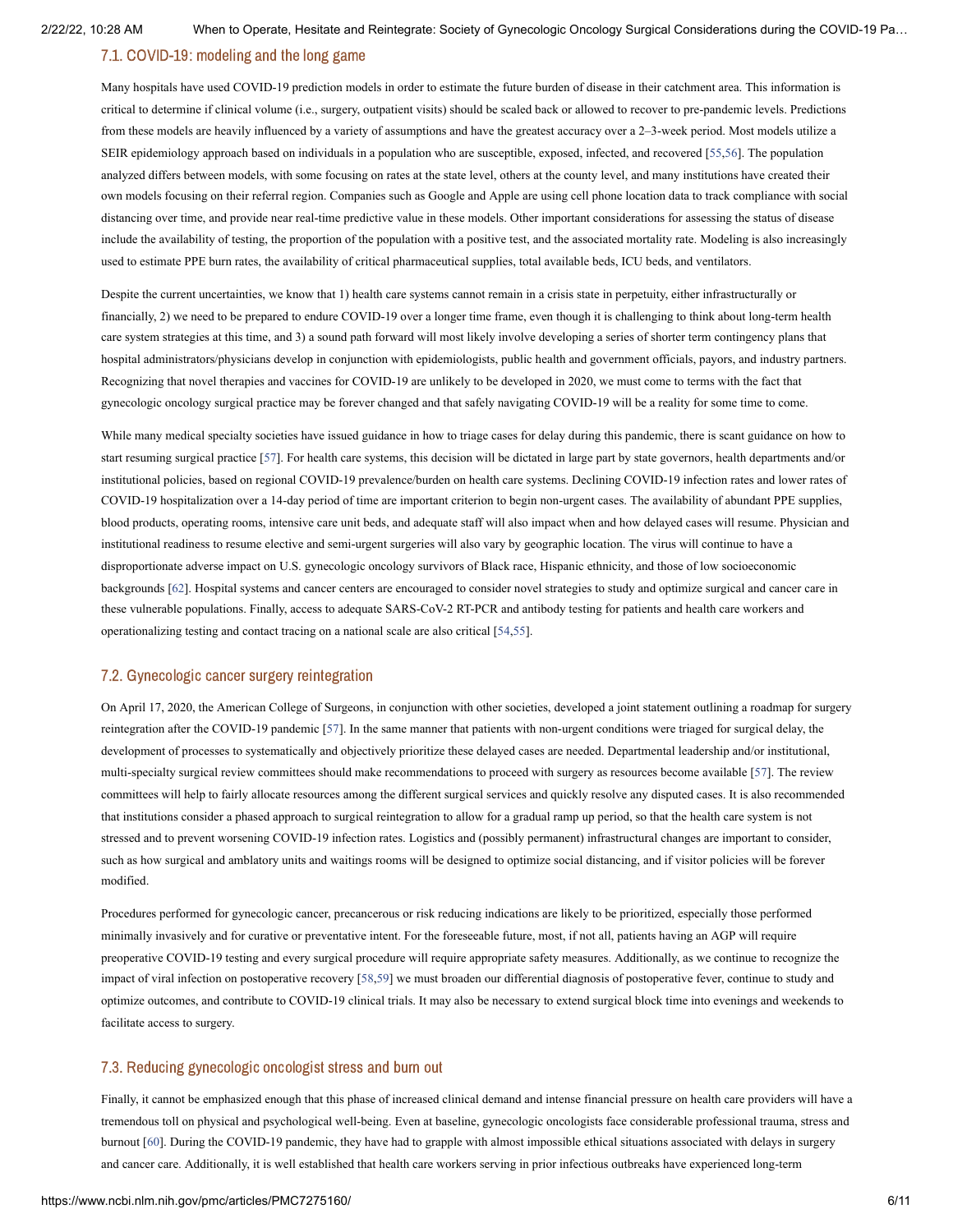psychological and occupational effects including burnout, psychological distress, and posttraumatic stress [[61\]](#page-12-5). Our hospital systems must take heed and consider including generous wellness allowances for their staff to mitigate this potential stress.

# 8. Conclusions

The challenges to gynecologic cancer surgical care brought on by the COVID-19 pandemic–and specifically related to the questions of when to operate, hesitate and when and how to reintegrate–are difficult, but far from insurmountable. Gynecologic oncology surgeons have been an extremely valuable resource during the COVID-19 pandemic, and should be supported strongly by their health care systems as they focus on the needs of their oncology patients and continue to rapidly adapt their surgical and cancer care paradigms to address a fast moving public health problem. Procedures performed for cancer indications will be prioritized in the coming months, but surgical restrictions are likely to continue to some degree as institutions adapt their infrastructures and health care missions to optimize care for populations in a post-COVID world. As surgeries gradually ramp up again in the post-pandemic period, optimizing surgical manpower, supporting operative personnel, and using hospital resources equitably and responsibly, will be paramount.

# Author contributions

Drs. Amanda Fader and Sean Dowdy conceived of the manuscript and developed its sections. They wrote large parts of the manuscript, edited and approved the final submission.

All other co-authors contributed significantly by writing at least 2–3 sections of the manuscript, edited and approved the final submission.

# Declaration of competing interest

Dr. Warner Huh reports personal fees from LICOR, outside the submitted work and Expert Witness: Skadden (on behalf of Intuitive Surgical).

Dr. Bhavana Pothuri reports grants, personal fees and non-financial support outside the submitted work; institutional PI for industry sponsored trials from Tesaro/GSK, AstraZeneca, Merck, Genentech/Roche, and Clovis Oncology. Compensated advisory boards include Tesaro/GSK, AstraZeneca, and Eisai.

Dr. Mario Leitao reports personal fees from JnJ/Ethicon, outside the submitted work and Dr. Leitao is an ad hoc speaker for Intuitive Surgical, Inc.

Dr. Joshua Kesterson reports personal fees from GSK/Tesaro, personal fees from Clovis Oncology, outside the submitted work.

Dr. Jason Wright reports grants from Merck, personal fees from Clovis Oncology, outside the submitted work.

Dr. Amer Karam reports personal fees from Clovis Oncology, personal fees from GSK, personal fees from Astra Zeneca, personal fees from UpToDate, outside the submitted work.

Dr. S. Diane Yamada reports other from LEAP Therapeutics, outside the submitted work.

All other authors have nothing to disclose.

### Article information

Gynecol Oncol. 2020 Aug; 158(2): 236–243. Published online 2020 Jun 6. doi: [10.1016/j.ygyno.2020.06.001](https://dx.doi.org/10.1016%2Fj.ygyno.2020.06.001)

### PMCID: PMC7275160 PMID: [32532460](https://www.ncbi.nlm.nih.gov/pubmed/32532460)

[Amanda](https://www.ncbi.nlm.nih.gov/pubmed/?term=Fader%20AN%5BAuthor%5D&cauthor=true&cauthor_uid=32532460) N. Fader,<sup>a,</sup>\* [Warner](https://www.ncbi.nlm.nih.gov/pubmed/?term=Huh%20WK%5BAuthor%5D&cauthor=true&cauthor_uid=32532460) K. Huh,<sup>b</sup> Joshua [Kesterson,](https://www.ncbi.nlm.nih.gov/pubmed/?term=Kesterson%20J%5BAuthor%5D&cauthor=true&cauthor_uid=32532460)<sup>c</sup> [Bhavana](https://www.ncbi.nlm.nih.gov/pubmed/?term=Pothuri%20B%5BAuthor%5D&cauthor=true&cauthor_uid=32532460) Pothuri,<sup>d</sup> Stephanie [Wethington](https://www.ncbi.nlm.nih.gov/pubmed/?term=Wethington%20S%5BAuthor%5D&cauthor=true&cauthor_uid=32532460),<sup>a</sup> Jason D. [Wright,](https://www.ncbi.nlm.nih.gov/pubmed/?term=Wright%20JD%5BAuthor%5D&cauthor=true&cauthor_uid=32532460)<sup>e</sup> Jamie N. [Bakkum-Gamez,](https://www.ncbi.nlm.nih.gov/pubmed/?term=Bakkum-Gamez%20JN%5BAuthor%5D&cauthor=true&cauthor_uid=32532460)<sup>f</sup> Pamela T. [Soliman](https://www.ncbi.nlm.nih.gov/pubmed/?term=Soliman%20PT%5BAuthor%5D&cauthor=true&cauthor_uid=32532460),<sup>g</sup> [Abdulrahman](https://www.ncbi.nlm.nih.gov/pubmed/?term=Sinno%20AK%5BAuthor%5D&cauthor=true&cauthor_uid=32532460) K. Sinno,<sup>h</sup> Mario [Leitao](https://www.ncbi.nlm.nih.gov/pubmed/?term=Leitao%20M%5BAuthor%5D&cauthor=true&cauthor_uid=32532460),<sup>i</sup> Martin A. Martino.<sup>j</sup> Amer [Karam](https://www.ncbi.nlm.nih.gov/pubmed/?term=Karam%20A%5BAuthor%5D&cauthor=true&cauthor_uid=32532460),<sup>k</sup> [Emma](https://www.ncbi.nlm.nih.gov/pubmed/?term=Rossi%20E%5BAuthor%5D&cauthor=true&cauthor_uid=32532460) Rossi, [Jubilee](https://www.ncbi.nlm.nih.gov/pubmed/?term=Brown%20J%5BAuthor%5D&cauthor=true&cauthor_uid=32532460) Brown,<sup>m</sup> [Stephanie](https://www.ncbi.nlm.nih.gov/pubmed/?term=Blank%20S%5BAuthor%5D&cauthor=true&cauthor_uid=32532460) Blank,<sup>n</sup> [William](https://www.ncbi.nlm.nih.gov/pubmed/?term=Burke%20W%5BAuthor%5D&cauthor=true&cauthor_uid=32532460) Burke,<sup>o</sup> [Barbara](https://www.ncbi.nlm.nih.gov/pubmed/?term=Goff%20B%5BAuthor%5D&cauthor=true&cauthor_uid=32532460) Goff,<sup>p</sup> S. Diane [Yamada](https://www.ncbi.nlm.nih.gov/pubmed/?term=Yamada%20SD%5BAuthor%5D&cauthor=true&cauthor_uid=32532460),<sup>q</sup> [Shitanshu](https://www.ncbi.nlm.nih.gov/pubmed/?term=Uppal%20S%5BAuthor%5D&cauthor=true&cauthor_uid=32532460) Uppal,<sup>r</sup> and Sean C. [Dowdy](https://www.ncbi.nlm.nih.gov/pubmed/?term=Dowdy%20SC%5BAuthor%5D&cauthor=true&cauthor_uid=32532460)<sup>f</sup>

akelly Gynecologic Oncology Service, Department of Gynecology and Obstetrics, Johns Hopkins Hospital, Baltimore, MD, USA <sup>b</sup>Division of Gynecologic Oncology, Department of Obstetrics and Gynecology, University of Alabama, Birmingham, AL, USA <sup>c</sup>Division of Gynecologic Oncology, Department of Obstetrics and Gynecology, Penn State Hershey Medical Center, Hershey, PA, USA <sup>d</sup>Division of Gynecologic Oncology, Department of Obstetrics and Gynecology, New York University, New York City, NY, USA <sup>e</sup>Division of Gynecologic Oncology, Department of Obstetrics and Gynecology, Columbia University, New York City, NY, USA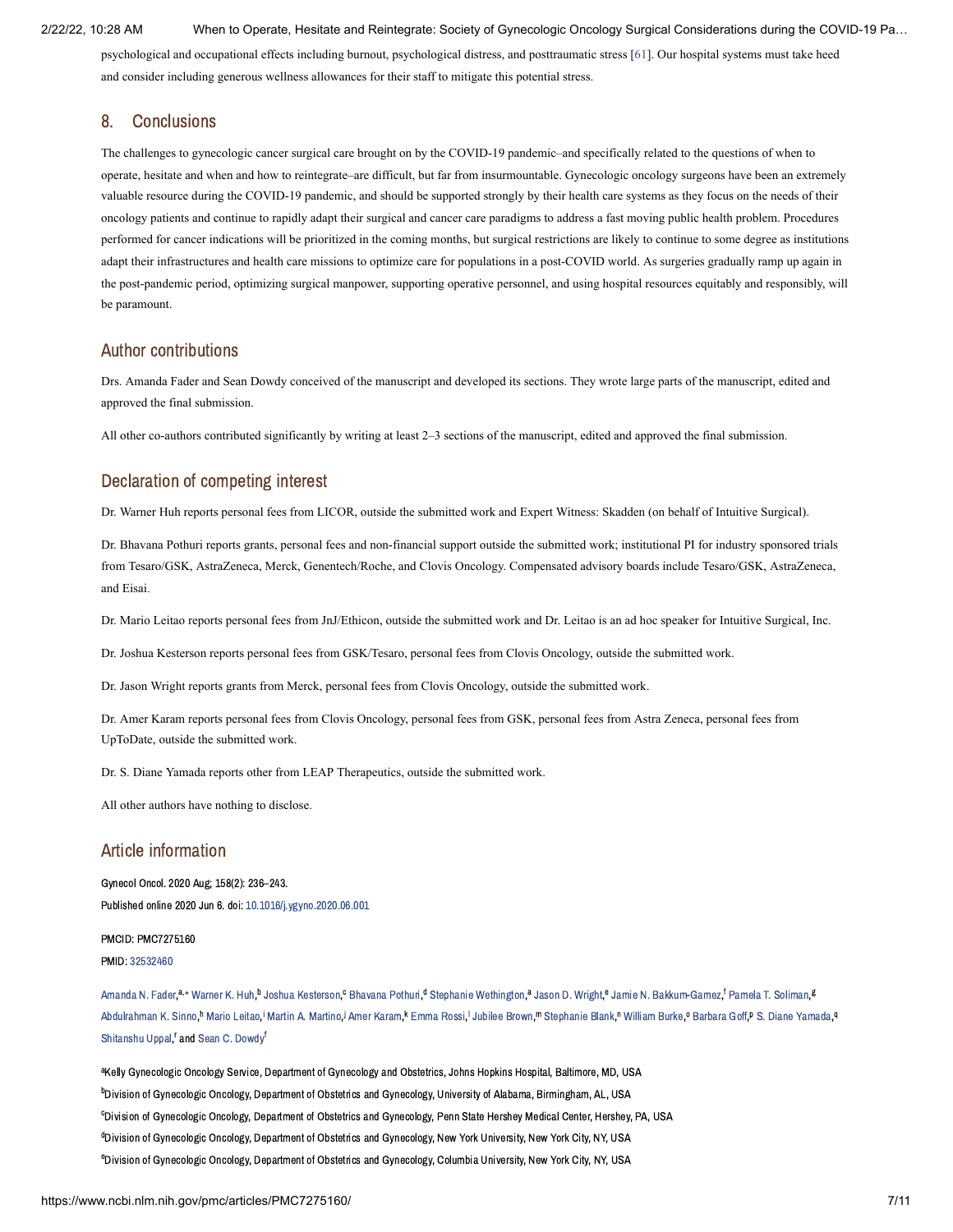<sup>f</sup>Division of Gynecologic Oncology, Department of Obstetrics and Gynecology, Mayo Clinic, Rochester, MN, USA <sup>g</sup>Department of Gynecologic Oncology and Reproductive Medicine, MD Anderson Cancer Center, Houston, TX, USA hDivision of Gynecologic Oncology, Department of Obstetrics and Gynecology, University of Miami Medical Center, Miami, FL, USA <sup>i</sup>Department of Gynecologic Oncology, Memorial Sloan Kettering Cancer Center, New York City, NY, USA .<br>Division of Gynecologic Oncology, Department of Obstetrics and Gynecology, Lehigh Valley Health Network, Lancaster, PA, USA kDivision of Gynecologic Oncology, Department of Obstetrics and Gynecology, Stanford University Medical Center, Palo Alto, CA, USA <sup>I</sup>Division of Gynecologic Oncology, Department of Obstetrics and Gynecology, University of North Carolina, Chapel Hill, NC, USA mDivision of Gynecologic Oncology, Department of Obstetrics and Gynecology, Atrium Health, Levine Cancer Institute, Charlotte, NC, USA "Division of Gynecologic Oncology, Department of Obstetrics and Gynecology, Mt Sinai University, NYC, NY, USA <sup>o</sup>Division of Gynecologic Oncology, Department of Obstetrics and Gynecology, StonyBrook, NY, USA PDivision of Gynecologic Oncology, Department of Obstetrics and Gynecology, University of Washington Medical Center, Seattle, WA, USA <sup>q</sup>Division of Gynecologic Oncology, Department of Obstetrics and Gynecology, University of Michigan Ann Arbor, MI, USA <sup>r</sup>Division of Gynecologic Oncology, Department of Obstetrics and Gynecology, University of Chicago Medical Center, Chicago, IL, USA Corresponding author at: 600 N. Wolfe St, Phipps 287, Baltimore, MD 21287, USA. ⁎[Copyright](https://www.ncbi.nlm.nih.gov/pmc/about/copyright/) © 2020 Elsevier Inc. All rights reserved.

Since January 2020 Elsevier has created a COVID-19 resource centre with free information in English and Mandarin on the novel coronavirus COVID-19. The COVID-19 resource centre is hosted on Elsevier Connect, the company's public news and information website. Elsevier hereby grants permission to make all its COVID-19-related research that is available on the COVID-19 resource centre - including this research content - immediately available in PubMed Central and other publicly funded repositories, such as the WHO COVID database with rights for unrestricted research re-use and analyses in any form or by any means with acknowledgement of the original source. These permissions are granted for free by Elsevier for as long as the COVID-19 resource centre remains active.

This article has been [cited](https://www.ncbi.nlm.nih.gov/pmc/articles/PMC7275160/citedby/) by other articles in PMC.

### References

<span id="page-9-0"></span>1. Huang C., Wang Y., Li X., Ren L., Zhao J., Hu Y. Clinical features of patients infected with 2019 novel coronavirus in Wuhan, China. Lancet. 2020;395(10223):497. [[PMC free article](https://www.ncbi.nlm.nih.gov/pmc/articles/PMC7159299/?report=reader)] [\[PubMed\]](https://www.ncbi.nlm.nih.gov/pubmed/31986264) [[Google Scholar\]](https://scholar.google.com/scholar_lookup?journal=Lancet&title=Clinical+features+of+patients+infected+with+2019+novel+coronavirus+in+Wuhan,+China&author=C.+Huang&author=Y.+Wang&author=X.+Li&author=L.+Ren&author=J.+Zhao&volume=395&issue=10223&publication_year=2020&pages=497&)

<span id="page-9-1"></span>2. World Health Organization Director-General's remarks at the media briefing on 2019-nCoV on 11 February 2020. <https://www.who.int/dg/speeches/detail/who-director-general-s-remarks-at-the-media-briefing-on-2019-ncov-on-11-february-2020>

<span id="page-9-2"></span>3.<https://www.sgo.org/clinical-practice/covid-19-communique/>

<span id="page-9-3"></span>[4. https://www.sgo.org/clinical-practice/management/covid-19-resources-for-health-care-practitioners/surgical-considerations-for-gynecologic-oncologists](https://www.sgo.org/clinical-practice/management/covid-19-resources-for-health-care-practitioners/surgical-considerations-for-gynecologic-oncologists-during-the-covid-19-pandemic/)during-the-covid-19-pandemic/

<span id="page-9-4"></span>5. Wu Z., McGoogan J.M. Characteristics of and important lessons from the coronavirus disease 2019 (COVID-19) outbreak in China: summary of a report of 72314 cases from the Chinese Center for Disease Control and Prevention. JAMA. 2020;323(13):1239–1242. [\[PubMed](https://www.ncbi.nlm.nih.gov/pubmed/32091533)] [[Google Scholar](https://scholar.google.com/scholar_lookup?journal=JAMA&title=Characteristics+of+and+important+lessons+from+the+coronavirus+disease+2019+(COVID-19)+outbreak+in+China:+summary+of+a+report+of+72314+cases+from+the+Chinese+Center+for+Disease+Control+and+Prevention&author=Z.+Wu&author=J.M.+McGoogan&volume=323&issue=13&publication_year=2020&pages=1239-1242&)]

<span id="page-9-5"></span>6. Lei S., Jiang G., Su W., Chen C., Chen J., Mei W. Clinical characteristics and outcomes of patients undergoing surgeries during the incubation period of COVID-19 infection. EClinicalMedicine. Apr 2020;5:100331. (Epub ahead of print) [[PMC free article](https://www.ncbi.nlm.nih.gov/pmc/articles/PMC7128617/?report=reader)] [[PubMed](https://www.ncbi.nlm.nih.gov/pubmed/32292899)] [[Google Scholar\]](https://scholar.google.com/scholar_lookup?journal=EClinicalMedicine&title=Clinical+characteristics+and+outcomes+of+patients+undergoing+surgeries+during+the+incubation+period+of+COVID-19+infection&author=S.+Lei&author=G.+Jiang&author=W.+Su&author=C.+Chen&author=J.+Chen&volume=5&publication_year=Apr+2020&pages=100331&)

<span id="page-9-6"></span>7. Grasselli G., Zangrillo A., Zanella A. Baseline characteristics and outcomes of 1591 patients infected with SARS-CoV-2 admitted to ICUs of the Lombardy Region, Italy. JAMA. 2020;323(16):1574–1581. [\[PMC free article](https://www.ncbi.nlm.nih.gov/pmc/articles/PMC7136855/?report=reader)] [\[PubMed\]](https://www.ncbi.nlm.nih.gov/pubmed/32250385) [[Google Scholar\]](https://scholar.google.com/scholar_lookup?journal=JAMA&title=Baseline+characteristics+and+outcomes+of+1591+patients+infected+with+SARS-CoV-2+admitted+to+ICUs+of+the+Lombardy+Region,+Italy&author=G.+Grasselli&author=A.+Zangrillo&author=A.+Zanella&volume=323&issue=16&publication_year=2020&pages=1574-1581&)

<span id="page-9-7"></span>8.<https://www.facs.org/covid-19/clinical-guidance/elective-case/gynecology>

<span id="page-9-8"></span>9.<https://www.cms.gov/files/document/31820-cms-adult-elective-surgery-and-procedures-recommendations.pdf>

<span id="page-9-9"></span>10.<https://www.facs.org/covid-19/clinical-guidance/triage>

<span id="page-9-10"></span>11. Shalowitz D.I., Epstein A.J., Buckinham L., Ko E.M., Giuntli R.L., 2nd Survival implications of time to surgical treatment of endometrial cancers. Am. J. Obstet. Gynecol. 2017 Mar;216(3):268. [[PubMed\]](https://www.ncbi.nlm.nih.gov/pubmed/27939327) [[Google Scholar\]](https://scholar.google.com/scholar_lookup?journal=Am.+J.+Obstet.+Gynecol.&title=Survival+implications+of+time+to+surgical+treatment+of+endometrial+cancers&author=D.I.+Shalowitz&author=A.J.+Epstein&author=L.+Buckinham&author=E.M.+Ko&author=R.L.+Giuntli&volume=216&issue=3&publication_year=2017+Mar&pages=268&)

<span id="page-9-11"></span>12. Vair B., Altman A.D., Nelson G. Time to surgery and risk of cancer progression in patients with gynecologic cancers o the lower genital track. J. Obstet. Gynaecol. Can. Apr 2015;37(4):338–344. [[PubMed](https://www.ncbi.nlm.nih.gov/pubmed/26001687)] [\[Google Scholar\]](https://scholar.google.com/scholar_lookup?journal=J.+Obstet.+Gynaecol.+Can.&title=Time+to+surgery+and+risk+of+cancer+progression+in+patients+with+gynecologic+cancers+o+the+lower+genital+track&author=B.+Vair&author=A.D.+Altman&author=G.+Nelson&volume=37&issue=4&publication_year=Apr+2015&pages=338-344&)

<span id="page-9-12"></span>13. [https://www.sgo.org/wpcontent/uploads/2020/03/Surgical\\_Considerations\\_Communique.v14.pdf](https://www.sgo.org/wpcontent/uploads/2020/03/Surgical_Considerations_Communique.v14.pdf)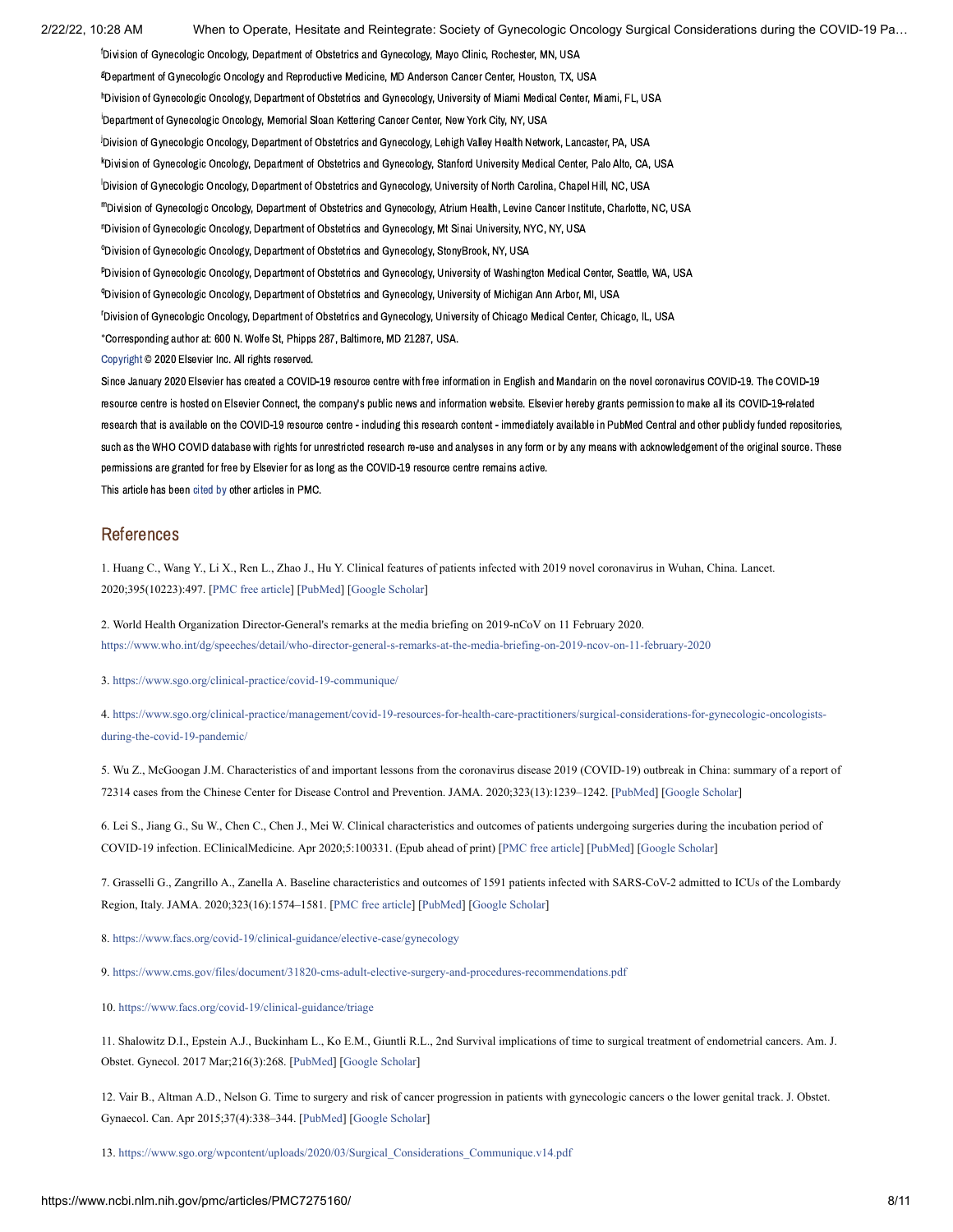<span id="page-10-0"></span>14. ASCCP interim guidelines for timing of diagnostic and treatment procedures for patients with abnormal cervical screening tests.

<https://www.asccp.org/covid-19>

<span id="page-10-1"></span>15. Prachand V.N., Milner R., Angelos P. Medically-necessary, time-sensitive procedures: a scoring system to ethically and efficiently manage resource scarcity and provider risk during the COVID-19 pandemic. J. Am. Coll. Surg. 2020;S1072-7515(20):30317-3. [[PMC free article\]](https://www.ncbi.nlm.nih.gov/pmc/articles/PMC7195575/?report=reader) [[PubMed](https://www.ncbi.nlm.nih.gov/pubmed/32278725)] [[Google Scholar](https://scholar.google.com/scholar_lookup?journal=J.+Am.+Coll.+Surg.&title=Medically-necessary,+time-sensitive+procedures:+a+scoring+system+to+ethically+and+efficiently+manage+resource+scarcity+and+provider+risk+during+the+COVID-19+pandemic&author=V.N.+Prachand&author=R.+Milner&author=P.+Angelos&volume=S1072-7515&issue=20&publication_year=2020&pages=30317-3&)]

<span id="page-10-2"></span>16.<https://www.cdc.gov/coronavirus/2019-ncov/hcp/infection-control-recommendations.html>

<span id="page-10-3"></span>17.<https://www.osha.gov/Publications/OSHA3767.pdf>

<span id="page-10-4"></span>18.<https://www.cdc.gov/coronavirus/2019-ncov/hcp/respirators-strategy/index.html>

<span id="page-10-5"></span>19. Ma Qing-Zia, Hu Shan, Zhang Hong-Liang. Potential utilities of mask-wearing and instant hand hygiene for fighting SARS-CoV-2. J. Med. Virol. March, 2020:1–5. doi: 10.1002/jmv.25805. [\[PMC free article](https://www.ncbi.nlm.nih.gov/pmc/articles/PMC7228401/?report=reader)] [[PubMed\]](https://www.ncbi.nlm.nih.gov/pubmed/32232986) [\[CrossRef](https://dx.doi.org/10.1002%2Fjmv.25805)] [\[Google Scholar\]](https://scholar.google.com/scholar_lookup?journal=J.+Med.+Virol.&title=Potential+utilities+of+mask-wearing+and+instant+hand+hygiene+for+fighting+SARS-CoV-2&author=Qing-Zia+Ma&author=Shan+Hu&author=Hong-Liang+Zhang&publication_year=March,+2020&pages=1-5&doi=10.1002/jmv.25805&)

<span id="page-10-6"></span>20. Bae S., Kim M., Kim J.Y. Effectiveness of surgical and cotton masks in blocking SARS-CoV-2: a controlled comparison in 4 patients. Ann. Intern. Med. Lett. April 6, 2020 doi: 10.7326/M20-1342. [[PMC free article\]](https://www.ncbi.nlm.nih.gov/pmc/articles/PMC7153751/?report=reader) [[PubMed](https://www.ncbi.nlm.nih.gov/pubmed/32251511)] [[CrossRef\]](https://dx.doi.org/10.7326%2FM20-1342) [\[Google Scholar\]](https://scholar.google.com/scholar_lookup?journal=Ann.+Intern.+Med.+Lett.&title=Effectiveness+of+surgical+and+cotton+masks+in+blocking+SARS-CoV-2:+a+controlled+comparison+in+4+patients&author=S.+Bae&author=M.+Kim&author=J.Y.+Kim&publication_year=April+6,+2020&doi=10.7326/M20-1342&) [Retracted](https://www.ncbi.nlm.nih.gov/pmc/articles/PMC7273461/?report=reader)

<span id="page-10-7"></span>21.<https://www.facs.org/covid-19/clinical-guidance/surgeon-protection>

<span id="page-10-8"></span>22.<https://www.fda.gov/medical-devices/personal-protective-equipment-infection-control/n95-respirators-and-surgical-masks-face-masks>

<span id="page-10-9"></span>23. Casanova, L.; W.A. Rutala; D.J. Weber; M.D. Sobsey, Coronavirus survival on healthcare personal protective equipment. Infect. Control Hosp. Epidemiol. 31(5): 560–561. [[PubMed](https://www.ncbi.nlm.nih.gov/pubmed/20350196)]

<span id="page-10-10"></span>24. [https://www.cdc.gov/niosh/npptl/topics/respirators/disp\\_part/respsource3healthcare.html](https://www.cdc.gov/niosh/npptl/topics/respirators/disp_part/respsource3healthcare.html)

<span id="page-10-11"></span>25. United States Food and Drug Administration Accelerated emergency use authorization (EUA) summary covid-19 RT-PCR test (Laboratory Corporation of America) 2020. <https://www.fda.gov/media/136151/download>Available from:

<span id="page-10-12"></span>26. United States Food and Drug Administration Xpert® Xpress SARS-CoV-2. 2020. <https://www.fda.gov/media/136314/download>Available from:

<span id="page-10-13"></span>27. Bhatraju P.K. Covid-19 in critically ill patients in the Seattle region — case series. N. Engl. J. Med. 2020;382:2012–2022. [[PMC free article\]](https://www.ncbi.nlm.nih.gov/pmc/articles/PMC7143164/?report=reader) [[PubMed](https://www.ncbi.nlm.nih.gov/pubmed/32227758)] [\[Google Scholar](https://scholar.google.com/scholar_lookup?journal=N.+Engl.+J.+Med.&title=Covid-19+in+critically+ill+patients+in+the+Seattle+region+%E2%80%94+case+series&author=P.K.+Bhatraju&volume=382&publication_year=2020&pages=2012-2022&)]

<span id="page-10-14"></span>28. Centers for Disease Control and Prevention, Respiratory Viruses Branch, Division of Viral Diseases Real-Time RT-PCR panel for detection 2019-novel coronavirus. 2020. <https://www.cdc.gov/coronavirus/2019-ncov/downloads/rt-pcr-panel-for-detection-instructions.pdf>Available from:

<span id="page-10-15"></span>29. Corman V.M. Detection of 2019 novel coronavirus (2019-nCoV) by real-time RT-PCR. Eurosurveillance. 2020;25(3):2000045. [\[PMC free article\]](https://www.ncbi.nlm.nih.gov/pmc/articles/PMC6988269/?report=reader) [[PubMed](https://www.ncbi.nlm.nih.gov/pubmed/31992387)] [\[Google Scholar](https://scholar.google.com/scholar_lookup?journal=Eurosurveillance&title=Detection+of+2019+novel+coronavirus+(2019-nCoV)+by+real-time+RT-PCR&author=V.M.+Corman&volume=25&issue=3&publication_year=2020&pages=2000045&)]

<span id="page-10-16"></span>30. W. J.J. Triplex real-time RT-PCR for severe acute respiratory syndrome coronavirus 2. Emerg. Infect. Dis. 2020;26(7) [\[PMC free article](https://www.ncbi.nlm.nih.gov/pmc/articles/PMC7323516/?report=reader)] [[PubMed](https://www.ncbi.nlm.nih.gov/pubmed/32294051)] [\[Google Scholar](https://scholar.google.com/scholar_lookup?journal=Emerg.+Infect.+Dis.&title=Triplex+real-time+RT-PCR+for+severe+acute+respiratory+syndrome+coronavirus+2&author=J.J.+W.&volume=26&issue=7&publication_year=2020&)]

<span id="page-10-17"></span>31. Kurcirka L.M., Lauer S.A., Laeyendecker O., Boon D., Lessler J. May 13, 2020. Variation in False-negative Rate of Reverse Transcriptase Polyemerase Chain Reaction-based SARS CoV-2 Tests by Time Since Exposure. (M20-1495) [[PMC free article](https://www.ncbi.nlm.nih.gov/pmc/articles/PMC7240870/?report=reader)] [[PubMed](https://www.ncbi.nlm.nih.gov/pubmed/32422057)] [[Google Scholar\]](https://scholar.google.com/scholar?q=Kurcirka+L.M.+Lauer+S.A.+Laeyendecker+O.+Boon+D.+Lessler+J.+Variation+in+False-negative+Rate+of+Reverse+Transcriptase+Polyemerase+Chain+Reaction-based+SARS+CoV-2+Tests+by+Time+Since+Exposure+May+13,+2020+(M20-1495)+)

<span id="page-10-18"></span>32. Cai Y. COVID-19 in the perioperative period of lung resection: a brief report from a single thoracic surgery department in Wuhan, China. J. Thorac. Oncol. 2020;15(6):1065–1072. [[PMC free article](https://www.ncbi.nlm.nih.gov/pmc/articles/PMC7194109/?report=reader)] [\[PubMed](https://www.ncbi.nlm.nih.gov/pubmed/32289516)] [\[Google Scholar](https://scholar.google.com/scholar_lookup?journal=J.+Thorac.+Oncol.&title=COVID-19+in+the+perioperative+period+of+lung+resection:+a+brief+report+from+a+single+thoracic+surgery+department+in+Wuhan,+China&author=Y.+Cai&volume=15&issue=6&publication_year=2020&pages=1065-1072&)]

<span id="page-10-19"></span>33. Lei S. Clinical characteristics and outcomes of patients undergoing surgeries during the incubation period of COVID-19 infection. EClinicalMedicine. 2020:100331. [[PMC free article\]](https://www.ncbi.nlm.nih.gov/pmc/articles/PMC7128617/?report=reader) [[PubMed](https://www.ncbi.nlm.nih.gov/pubmed/32292899)] [[Google Scholar](https://scholar.google.com/scholar_lookup?journal=EClinicalMedicine&title=Clinical+characteristics+and+outcomes+of+patients+undergoing+surgeries+during+the+incubation+period+of+COVID-19+infection&author=S.+Lei&publication_year=2020&pages=100331&)]

<span id="page-10-20"></span>34. Shi H. Radiological findings from 81 patients with COVID-19 pneumonia in Wuhan, China: a descriptive study. Lancet Infect. Dis. 2020;20(4):425–434. [\[PMC free article\]](https://www.ncbi.nlm.nih.gov/pmc/articles/PMC7159053/?report=reader) [\[PubMed\]](https://www.ncbi.nlm.nih.gov/pubmed/32105637) [\[Google Scholar\]](https://scholar.google.com/scholar_lookup?journal=Lancet+Infect.+Dis.&title=Radiological+findings+from+81+patients+with+COVID-19+pneumonia+in+Wuhan,+China:+a+descriptive+study&author=H.+Shi&volume=20&issue=4&publication_year=2020&pages=425-434&)

<span id="page-10-21"></span>35. Fang Y., Zhang H., Xie J. Sensitivity of chest CT for COVID-19: comparison to RT-PCR. Radiology. 2020 (200432) [\[PMC free article](https://www.ncbi.nlm.nih.gov/pmc/articles/PMC7233365/?report=reader)] [\[PubMed\]](https://www.ncbi.nlm.nih.gov/pubmed/32073353) [\[Google Scholar](https://scholar.google.com/scholar_lookup?journal=Radiology&title=Sensitivity+of+chest+CT+for+COVID-19:+comparison+to+RT-PCR&author=Y.+Fang&author=H.+Zhang&author=J.+Xie&publication_year=2020&)]

<span id="page-10-22"></span>36. Hope M.D., Raptis C.A., Henry T.S. Chest computed tomography for detection of coronavirus disease 2019 (COVID-19): don't rush the science. Ann. Intern. Med. April 2020 (Epub) [[PMC free article\]](https://www.ncbi.nlm.nih.gov/pmc/articles/PMC7147341/?report=reader) [[PubMed](https://www.ncbi.nlm.nih.gov/pubmed/32267912)] [\[Google Scholar\]](https://scholar.google.com/scholar_lookup?journal=Ann.+Intern.+Med.&title=Chest+computed+tomography+for+detection+of+coronavirus+disease+2019+(COVID-19):+don%E2%80%99t+rush+the+science&author=M.D.+Hope&author=C.A.+Raptis&author=T.S.+Henry&publication_year=April+2020&)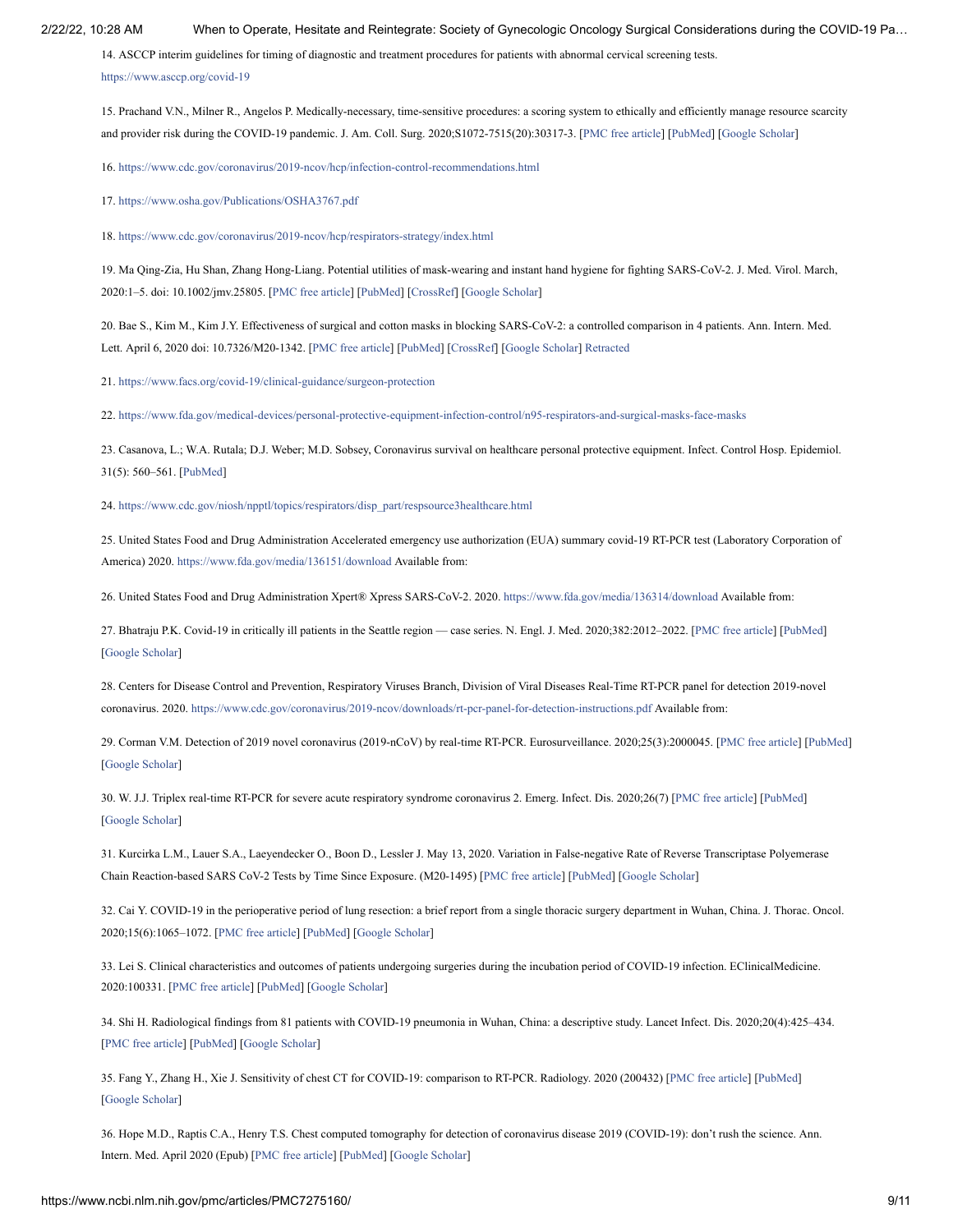<span id="page-11-0"></span>37. American College of Radiology ACR recommendations for the use of ct radiography and computed tomography (CT) for suspected COVID-19 infection. [2020. https://www.acr.org/Advocacy-and-Economics/ACR-Position-Statements/Recommendations-for-Chest-Radiography-and-CT-for-Suspected-COVID19-](https://www.acr.org/Advocacy-and-Economics/ACR-Position-Statements/Recommendations-for-Chest-Radiography-and-CT-for-Suspected-COVID19-Infection) Infection Available from:

<span id="page-11-1"></span>38. US Centers for Disease Control and Prevention COVID-19 infection prevention and control in healthcare settings: questions and answers. <https://www.cdc.gov/coronavirus/2019-ncov/hcp/infection-control-faq.html>

<span id="page-11-2"></span>39. Weissman D.N., de Perio M., Radanovich L.J. COVID-19 and risks posted to personnel during endotracheal intubation. JAMA. April 27, 2020 (Epub) [\[PMC free article\]](https://www.ncbi.nlm.nih.gov/pmc/articles/PMC7484167/?report=reader) [\[PubMed\]](https://www.ncbi.nlm.nih.gov/pubmed/32338710) [\[Google Scholar\]](https://scholar.google.com/scholar_lookup?journal=JAMA&title=COVID-19+and+risks+posted+to+personnel+during+endotracheal+intubation&author=D.N.+Weissman&author=M.+de+Perio&author=L.J.+Radanovich&publication_year=April+27,+2020&)

<span id="page-11-3"></span>40. Cook T.M., El-Boghdadly K., McGuire B., McNarry A.F., Patel A., Higgs A. Consensus guidelines for managing the airway in patients with COVID-19: guidelines from the Difficult Airway Society, the Association of Anesthetists the Intensive Care Society, the Faculty of Intensive Care Medicine and the Royal College of Anesthetists. Anesthesia. March 27, 2020;75(6):785–799. (Epub) [[PMC free article](https://www.ncbi.nlm.nih.gov/pmc/articles/PMC7383579/?report=reader)] [\[PubMed\]](https://www.ncbi.nlm.nih.gov/pubmed/32221970) [[Google Scholar\]](https://scholar.google.com/scholar_lookup?journal=Anesthesia&title=Consensus+guidelines+for+managing+the+airway+in+patients+with+COVID-19:+guidelines+from+the+Difficult+Airway+Society,+the+Association+of+Anesthetists+the+Intensive+Care+Society,+the+Faculty+of+Intensive+Care+Medicine+and+the+Royal+College+of+Anesthetists&author=T.M.+Cook&author=K.+El-Boghdadly&author=B.+McGuire&author=A.F.+McNarry&author=A.+Patel&volume=75&issue=6&publication_year=March+27,+2020&pages=785-799&)

<span id="page-11-4"></span>[41. The use of personal protective equipment by anesthesia professionals during the COVID-19 pandemic. https://www.asahq.org/about-asa/newsroom/news](https://www.asahq.org/about-asa/newsroom/news-releases/2020/03/the-use-of-personal-protective-equipment-by-anesthesia-professionals-during-the-covid-19-pandemic)releases/2020/03/the-use-of-personal-protective-equipment-by-anesthesia-professionals-during-the-covid-19-pandemic

<span id="page-11-12"></span>42.<https://www.cdc.gov/infectioncontrol/guidelines/environmental/appendix/air.html>

<span id="page-11-5"></span>43. Morris S.N., Fader A.N., Milad M.P., Dionisi H.J. Understanding the "scope" of the problem: why laparoscopy is considered safe during the COVID-19 pandemic. J. Minim. Invasive Gynecol. May–June 2020;27(4):789–791. [\[PMC free article](https://www.ncbi.nlm.nih.gov/pmc/articles/PMC7129473/?report=reader)] [\[PubMed\]](https://www.ncbi.nlm.nih.gov/pubmed/32247882) [[Google Scholar](https://scholar.google.com/scholar_lookup?journal=J.+Minim.+Invasive+Gynecol.&title=Understanding+the+%E2%80%9Cscope%E2%80%9D+of+the+problem:+why+laparoscopy+is+considered+safe+during+the+COVID-19+pandemic&author=S.N.+Morris&author=A.N.+Fader&author=M.P.+Milad&author=H.J.+Dionisi&volume=27&issue=4&publication_year=May%E2%80%93June+2020&pages=789-791&)]

<span id="page-11-6"></span>[44. COVID-19: considerations for optimum surgeon protection before, during, and after operation. https://www.facs.org/covid-19/clinical-guidance/surgeon](https://www.facs.org/covid-19/clinical-guidance/surgeon-protection#intubation-risks)protection#intubation-risks

<span id="page-11-7"></span>45.<https://www.sages.org/recommendations-surgical-response-covid-19/>

<span id="page-11-8"></span>46. Zheng M.H., Boni L., Fingerhut A. Minimally invasive surgery and the novel coronavirus outbreak: lessons learned from Italy. Ann. Surg. 2020 (Accepted for Publication) [[Google Scholar](https://scholar.google.com/scholar_lookup?journal=Ann.+Surg.&title=Minimally+invasive+surgery+and+the+novel+coronavirus+outbreak:+lessons+learned+from+Italy&author=M.H.+Zheng&author=L.+Boni&author=A.+Fingerhut&publication_year=2020&)]

<span id="page-11-9"></span>47. Alp E., Bijl D., Bleichrodt R.P., Hansson B., Voss A. Surgical smoke and infection control. J. Hosp. Infect. Jan 2006;62(1):1–5. (Epub 2005 Jul 5) [\[PubMed](https://www.ncbi.nlm.nih.gov/pubmed/16002179)] [\[Google Scholar](https://scholar.google.com/scholar_lookup?journal=J.+Hosp.+Infect.&title=Surgical+smoke+and+infection+control&author=E.+Alp&author=D.+Bijl&author=R.P.+Bleichrodt&author=B.+Hansson&author=A.+Voss&volume=62&issue=1&publication_year=Jan+2006&pages=1-5&)]

<span id="page-11-10"></span>48. Kwak H.D., Kim S.H., Seo Y.S. Detecting hepatitis B virus in surgical smoke emitted during laparoscopic surgery. Occup. Environ. Med. 2016;73:857–863. [\[PubMed\]](https://www.ncbi.nlm.nih.gov/pubmed/27484956) [[Google Scholar\]](https://scholar.google.com/scholar_lookup?journal=Occup.+Environ.+Med.&title=Detecting+hepatitis+B+virus+in+surgical+smoke+emitted+during+laparoscopic+surgery&author=H.D.+Kwak&author=S.H.+Kim&author=Y.S.+Seo&volume=73&publication_year=2016&pages=857-863&)

<span id="page-11-11"></span>[49. Joint statement on minimally invasive gynecology during the COVID-19 pandemic. https://www.aagl.org/news/covid-19-joint-statement-on-minimally](https://www.aagl.org/news/covid-19-joint-statement-on-minimally-invasive-gynecologic-surgery/)invasive-gynecologic-surgery/ [\[PMC free article](https://www.ncbi.nlm.nih.gov/pmc/articles/PMC7246048/?report=reader)] [\[PubMed\]](https://www.ncbi.nlm.nih.gov/pubmed/32461146)

<span id="page-11-13"></span>50. Lippitt M. Outcomes associated with a five-point surgical site infection prevention bundle in women undergoing surgery for ovarian cancer. Obstet. Gynecol. 2017 Oct;130(4):756–764. [\[PubMed\]](https://www.ncbi.nlm.nih.gov/pubmed/28885412) [\[Google Scholar\]](https://scholar.google.com/scholar_lookup?journal=Obstet.+Gynecol.&title=Outcomes+associated+with+a+five-point+surgical+site+infection+prevention+bundle+in+women+undergoing+surgery+for+ovarian+cancer&author=M.+Lippitt&volume=130&issue=4&publication_year=2017+Oct&pages=756-764&)

<span id="page-11-14"></span>51. Kaltman J.M., Best S.P., Kaltman S.I. Virtual rounding via videoconference-enabled smartphones: a case for multifacility rounds. Oral Surg. Oral Med. Oral Pathol. Oral Radiol. 2012;113(6):e15–e18. [[PubMed](https://www.ncbi.nlm.nih.gov/pubmed/22677024)] [[Google Scholar](https://scholar.google.com/scholar_lookup?journal=Oral+Surg.+Oral+Med.+Oral+Pathol.+Oral+Radiol.&title=Virtual+rounding+via+videoconference-enabled+smartphones:+a+case+for+multifacility+rounds&author=J.M.+Kaltman&author=S.P.+Best&author=S.I.+Kaltman&volume=113&issue=6&publication_year=2012&pages=e15-e18&)]

<span id="page-11-15"></span>52. Rising K.L., Ricco J.C., Printz A.D., Woo S.H., Hollander J.E. Virtual rounds: observational study of a new service connecting family members remotely to inpatient rounds. Gen. Int. Med. Clin. Innov. 2016;1(3):44–47. [\[Google Scholar](https://scholar.google.com/scholar_lookup?journal=Gen.+Int.+Med.+Clin.+Innov.&title=Virtual+rounds:+observational+study+of+a+new+service+connecting+family+members+remotely+to+inpatient+rounds&author=K.L.+Rising&author=J.C.+Ricco&author=A.D.+Printz&author=S.H.+Woo&author=J.E.+Hollander&volume=1&issue=3&publication_year=2016&pages=44-47&)]

<span id="page-11-16"></span>53. Ellison L.M., Nguyen M., Fabrizio M.D., Soh A., Permpongkosol S., Kavoussi L.R. Postoperative robotic telerounding: a multicenter randomized assessment of patient outcomes and satisfaction. Arch. Surg. 2007;142(12):1177–1181. [\[PubMed](https://www.ncbi.nlm.nih.gov/pubmed/18086984)] [[Google Scholar\]](https://scholar.google.com/scholar_lookup?journal=Arch.+Surg.&title=Postoperative+robotic+telerounding:+a+multicenter+randomized+assessment+of+patient+outcomes+and+satisfaction&author=L.M.+Ellison&author=M.+Nguyen&author=M.D.+Fabrizio&author=A.+Soh&author=S.+Permpongkosol&volume=142&issue=12&publication_year=2007&pages=1177-1181&)

<span id="page-11-17"></span>[54. Three potential futures for covid-19: recurring small outbreaks, a monster wave, or a persistent crisis. https://www.statnews.com/2020/05/01/three-potential](https://www.statnews.com/2020/05/01/three-potential-futures-for-covid-19/)futures-for-covid-19/

<span id="page-11-18"></span>55. Lekone P.E., Finkenstädt B.F. Statistical inference in a stochastic epidemic SEIR model with control intervention: ebola as a case study. Biometrics. Dec 2006;62(4):1170–1177. [[PubMed\]](https://www.ncbi.nlm.nih.gov/pubmed/17156292) [\[Google Scholar\]](https://scholar.google.com/scholar_lookup?journal=Biometrics&title=Statistical+inference+in+a+stochastic+epidemic+SEIR+model+with+control+intervention:+ebola+as+a+case+study&author=P.E.+Lekone&author=B.F.+Finkenst%C3%A4dt&volume=62&issue=4&publication_year=Dec+2006&pages=1170-1177&)

<span id="page-11-19"></span>56. Wan K., Chen J., Lu C., Dong L., Wu Z., Zhang L. When will the battle against novel coronavirus end in Wuhan: a SEIR modeling analysis. J. Glob. Health. June 2020;10(1) doi: 10.7189/jogh.10.011002. [[PMC free article](https://www.ncbi.nlm.nih.gov/pmc/articles/PMC7125416/?report=reader)] [[PubMed\]](https://www.ncbi.nlm.nih.gov/pubmed/32257174) [[CrossRef\]](https://dx.doi.org/10.7189%2Fjogh.10.011002) [[Google Scholar\]](https://scholar.google.com/scholar_lookup?journal=J.+Glob.+Health&title=When+will+the+battle+against+novel+coronavirus+end+in+Wuhan:+a+SEIR+modeling+analysis&author=K.+Wan&author=J.+Chen&author=C.+Lu&author=L.+Dong&author=Z.+Wu&volume=10&issue=1&publication_year=June+2020&doi=10.7189/jogh.10.011002&)